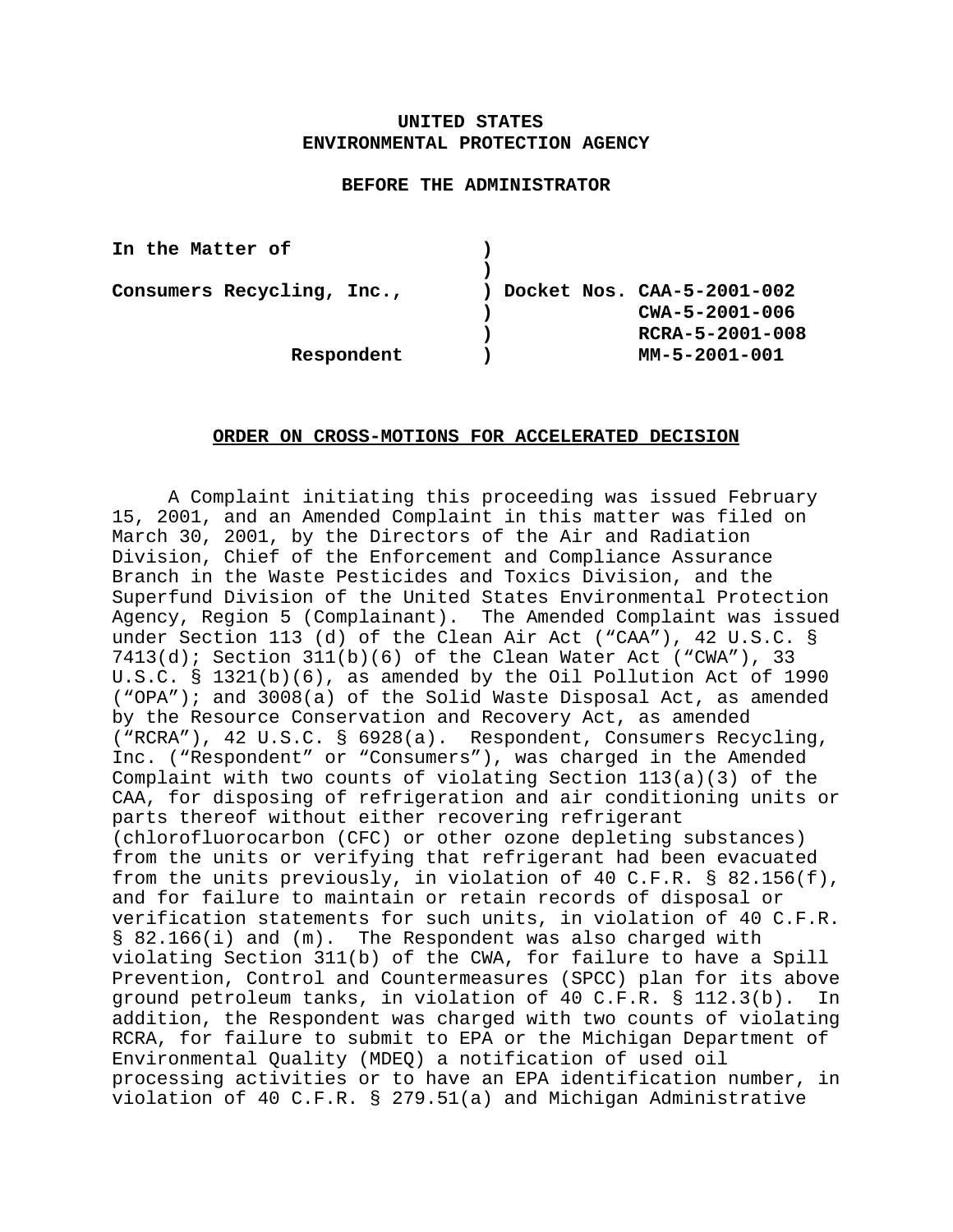Code (MAC) § 299.9813(3) and (7), and for failure to have a written waste analysis plan, in violation of 40 C.F.R. § 279.55 and MAC § 299.9813(3) and (7).

For the alleged CAA violations, Counts I and II, Complainant proposed to assess a penalty of \$93,500 for each count for a total of \$187,000. For the alleged CWA violation, Count III, it was proposed to assess Respondent a penalty of \$15,270, and for the alleged RCRA violations, Counts IV and V, it was proposed to assess Respondent a penalty of \$10,450 for each count for a total of \$20,900. Thus, the total proposed penalty is \$223,170.

Consumers answered under date of April 23, 2001, asserting that it did not dispose of any appliances without first ensuring that they were tagged as stating that refrigerants had been removed, and asserting that Consumers was not required to submit notification of used oil processing activities. Consumers admitted, however, that it did not have a SPCC plan and a written waste analysis plan. Respondent contested the amount of the penalty as inappropriate and requested a hearing.

Thereafter, the parties exchanged prehearing information as directed by a letter-order, dated June 6, 2001.

On November 5, 2001, Complainant filed a Motion for Accelerated Decision, alleging that Respondent was liable as a matter of law as to all five counts in the Amended Complaint. As support for the motion, Complainant enclosed a Memorandum of Law in Support of Complainant's Motion for Accelerated Decision ("Complainant's Motion") and a Statement of Undisputed Material Facts ("Complainant's Statement of Facts"). Complainant asserted that no genuine issue of material fact exists as to Respondent's liability, and that, pursuant to 40 C.F.R. § 22.20(a) of the Consolidated Rules of Practice,  $40$  C.F.R. Part  $22,^1$  Complainant is entitled to judgment as a matter of law that Respondent is liable for each of the violations alleged in the complaint.

On November 6, 2001, Respondent submitted a Motion for Accelerated Decision ("Respondent's Motion") and a Brief in Support ("Respondent's Brief"), requesting judgment in its favor

<sup>&</sup>lt;sup>1</sup> The Consolidated Rules of Practice provide, at 40 C.F.R. Section 22.20(a), in part: "The Presiding Officer may at any time render an accelerated decision in favor of a party as to any or all parts of a proceeding, without further hearing or upon such limited additional evidence, such as affidavits, as he may require, if no genuine issue of material fact exists and a party is entitled to judgment as a matter of law."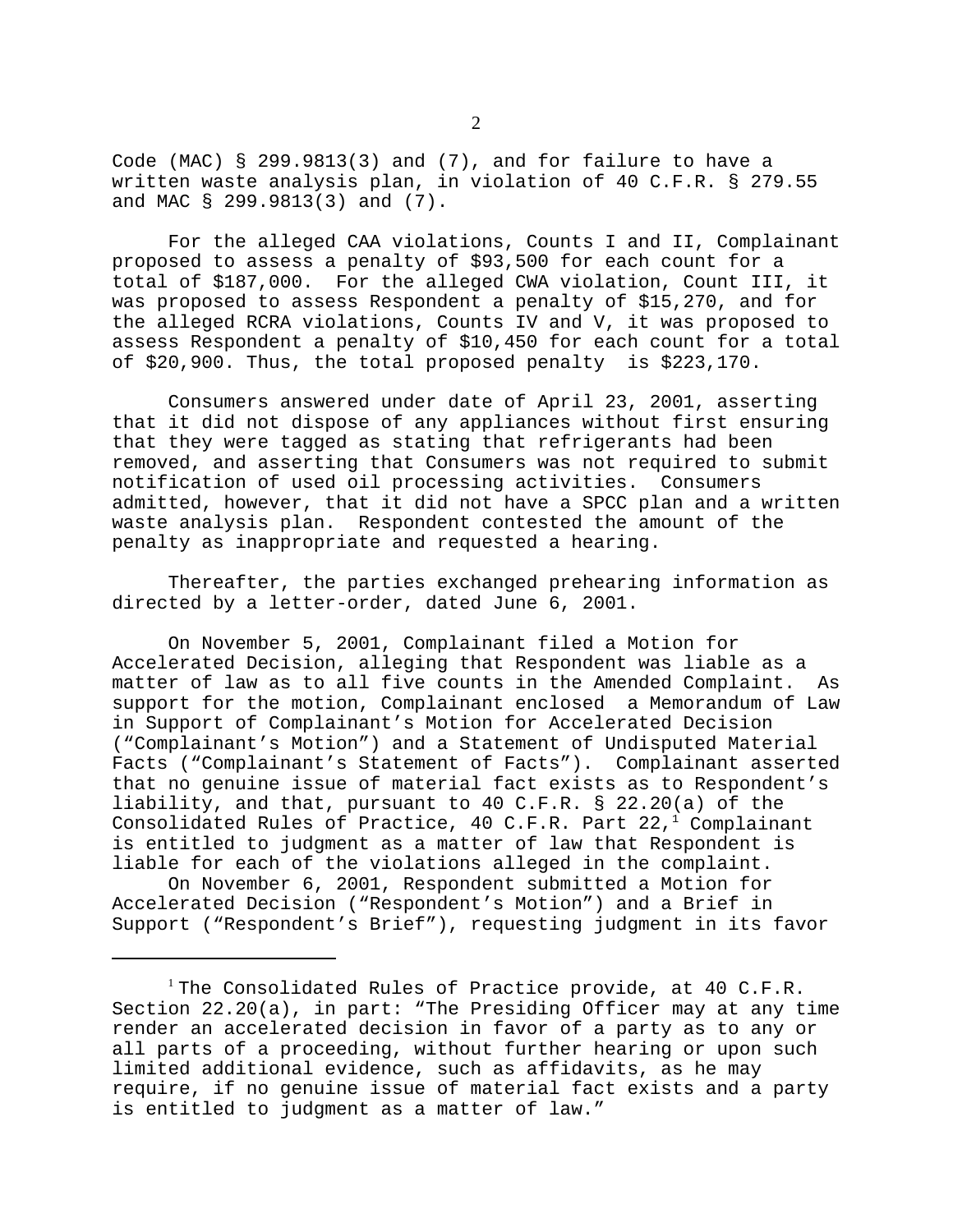that it is not liable for the alleged CAA and RCRA violations, Counts I, II, IV and V, and, presumably in the alternative, that no penalty, or a greatly reduced penalty, be assessed for those counts. Under date of November 26, 2001, Complainant filed a Response to Respondent's Motion ("Complainant's Response").

By way of background, Consumers owns and operates a facility located at 7777 West Chicago Avenue, Detroit, Michigan, which receives scrap metal and household appliances. Answer ¶ 19. Respondent segregates scrap items into piles, sorts through the piles to collect certain metals, and compresses or crushes and bales the remaining items in the pile. Answer ¶¶ 20, 33. During the time period relevant to the Amended Complaint, Respondent had on its premises twelve above-ground storage tanks containing various types of fuel and oil, including diesel fuel, hydraulic and lubricating oil, used oil, and waste oil. Additionally, during the relevant time period, Respondent maintained at its facility a 1,000 gallon capacity drum catch basin used to collect oil from 55-gallon drums containing scrap metal, which Respondent receives from its customers.

### **I. COUNT I**

Subchapter VI of the CAA addresses the protection of stratospheric ozone, and Section 608, 42 U.S.C. § 7671g, authorizes EPA to promulgate regulations establishing standards and requirements regarding the use and disposal of class I and class II substances. Such substances, listed in Section 602 of the CAA and implementing regulations, are thought to cause or contribute to harmful effects on the stratospheric ozone layer. Accordingly, EPA promulgated regulations including those at 40 C.F.R. Part 82 Subpart F, 40 C.F.R. §§ 82.150-82.166, which apply, inter alia, to "persons disposing of appliances." The term "appliance" is defined in Section 601(a) of the CAA and in 40 C.F.R. § 82.152 as "any device which contains and uses a class I or class II substance as a refrigerant and which is used for household or industrial purposes, including any air conditioner, refrigerator, chiller, or freezer." The term "small appliance" is defined as "any of the following products that are fully manufactured, charged, and hermetically sealed in a factory with five (5) pounds or less of refrigerant: refrigerators and freezers designed for home use, room air conditioners . . . and drinking water coolers." 40 C.F.R. § 82.152.

Count I alleges that Respondent disposed of refrigeration and air conditioning units or parts thereof without either recovering refrigerant from the units or verifying that refrigerant had been evacuated from the units previously, in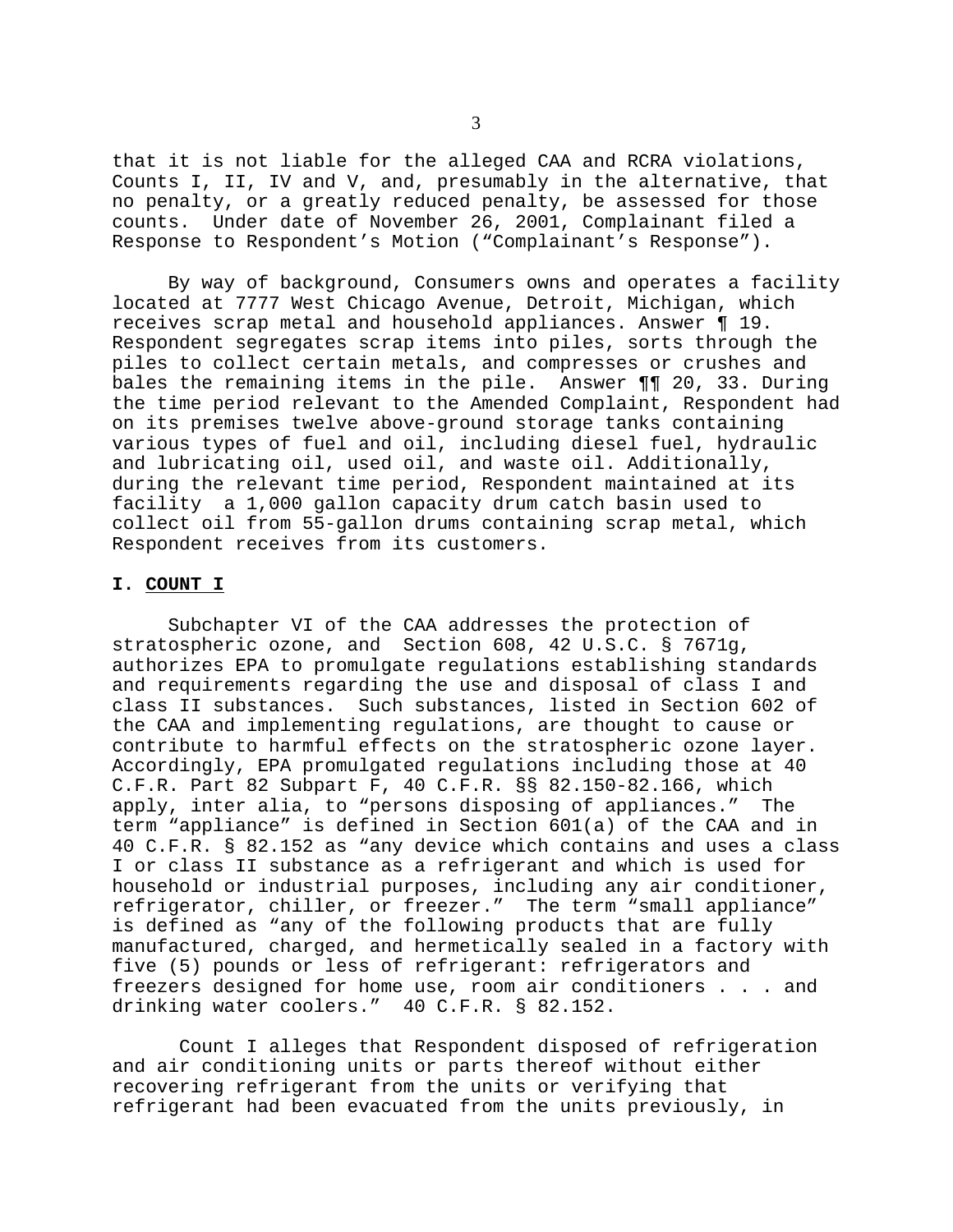violation of 40 C.F.R. § 82.156(f). Section 82.156(f) provides as follows:

Effective July 13, 1993, persons who take the final step in the disposal process (including but not limited to scrap recyclers and landfill operators) of a small appliance, room air conditioning, MVACs or MVAC-like appliances must either: (1) Recover any remaining refrigerant from the appliance in accordance with paragraph (g) or (h) of this section, as applicable; or

(2) Verify that the refrigerant has been evacuated from the appliance or shipment of appliances previously. Such verification must include a signed statement from the person from whom the appliance or shipment of appliances is obtained that all refrigerant that had not leaked previously has been recovered from the appliance or shipment of appliances in accordance with paragraph (g) or (h) of this section, as applicable. This statement must include the name and address of the person who recovered the refrigerant and the date the refrigerant was recovered or a contract that refrigerant will be removed prior to delivery.

The Amended Complaint alleges (at ¶ 34) that on July 15, 1999, there were six refrigerators, air conditioners or parts thereof in three large piles of mixed scrap at Respondent's facility, and that Respondent was not sorting through these piles prior to compressing or baling the scrap. The Amended Complaint further alleges (at ¶¶ 35, 36) that since January 1, 1996, Respondent received at least six loads of small appliances for disposal, and an unknown number of small appliances mixed in loads of scrap contained in roll-off boxes.

# **A. Complainant's Arguments**

Complainant asserts that it is entitled to accelerated decision, and that no genuine issues of material fact exist as to Respondent's liability, based on admissions in Respondent's Answer, a declaration of the EPA inspector who inspected Respondent's facility on July 15, 1999 (Complainant's Prehearing Exhibit ("CX") 18), and responses to EPA's requests for information from Consumers (CX 1), Refrigeration Services, Inc., ("RSI") (CX 2), and Environmental Specialty Services, Inc. ("ESS") (CX 3), from which companies Respondent allegedly received small appliances.

Complainant says that Respondent is a "person[] who [took] the final step in the disposal process" within the meaning of 40 C.F.R. § 82.156(f), based on EPA's request for information as to suppliers that provided appliances and/or MVACs to Respondent for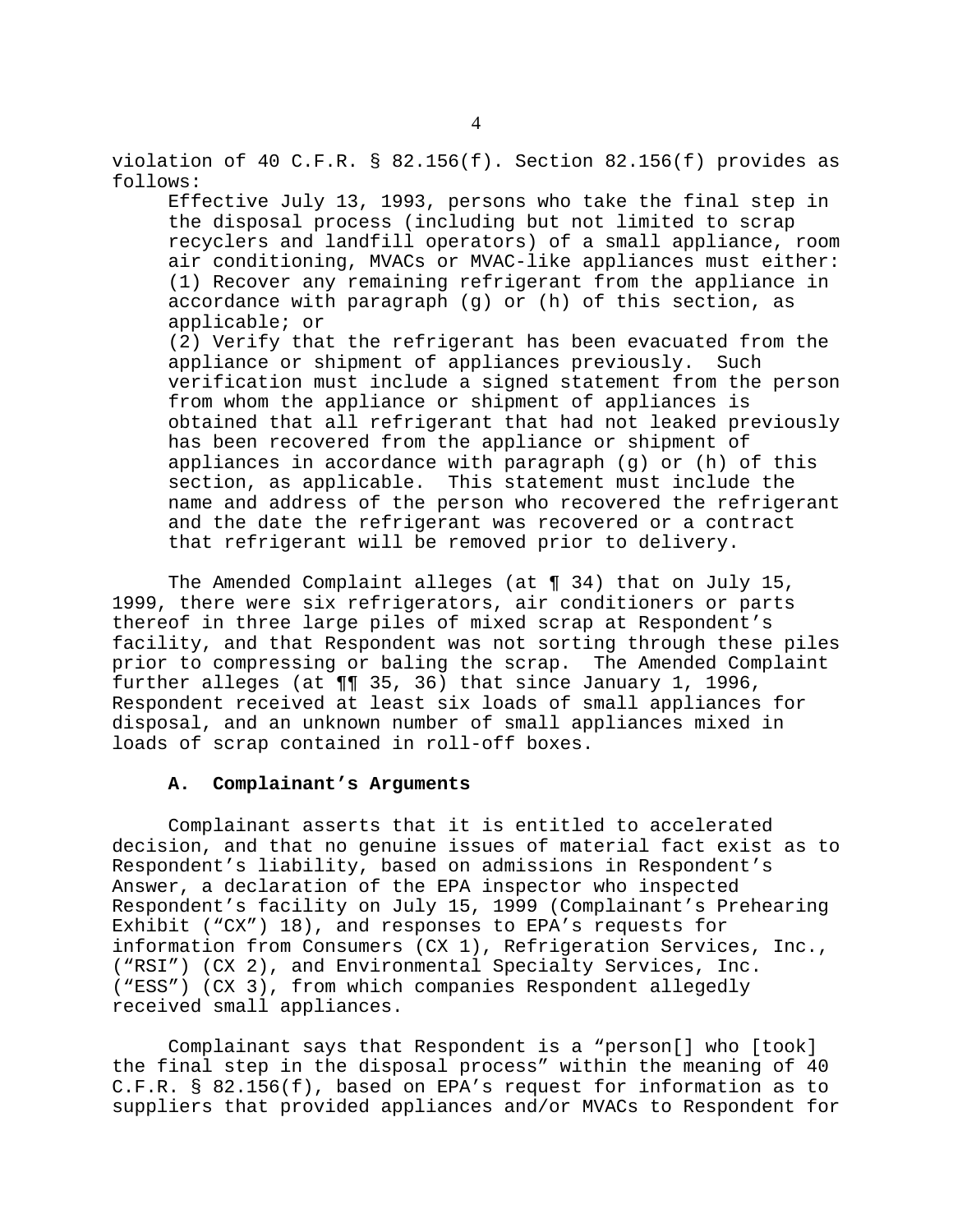disposal, recycling or recovery, and Respondent's response thereto, listing RSI and ESS. CX 1 ¶ 15. Complainant also relies on a statement in RSI's response to EPA's request for information, that Respondent supplied RSI with a dumpster "so long as [Respondent] was allowed use of the scrap metal disposed of by RSI in the dumpster," and that the dumpster was periodically delivered to RSI's premises "for the disposal of appliances and miscellaneous parts." CX 2 Response Nos. 5, 6. In addition, Complainant relies on a statement in ESS's response to EPA's request for information, that ESS supplied Respondent with window air conditioners for scrap, and that ESS sold scrap to Respondent on one occasion. CX 3 Response Nos. 5, 6, 14.

Complainant also alleges that Respondent did not "recover any remaining refrigerant" or verify, either by contract or by separate statements, that the refrigerant had been evacuated previously. Complainant cites the Declaration of Joseph Cardile, dated October 26, 2001,CX 18, which states, inter alia, that during an inspection of Respondent's facility on July 15, 1999, he observed parts of six appliances and a possible seventh, which were refrigerators and air conditioners, in the piles of scrap. *Id.* He did not see any tags on the appliances. *Id.* ¶¶ 8-11. He states further that during the inspection, Maynard Blach, plant manager, indicated that Consumers conducted a visual inspection of the small appliances received to determine whether the appliances contain refrigerant, and that Consumers did not collect verification statements from its suppliers showing that refrigerant had been recovered from the appliances. *Id*. ¶ 14. Mr. Cardile states further that Mr. Black did not produce any copies of tags, stickers or other written means of verifying recovery. *Id.* 

Complainant points to the admissions in Respondent's Answer that from January 1, 1996 to November 1, 2000, Consumers did not recover any refrigerant from the small appliances it received, and that it did not have a contract with any suppliers for the recovery of refrigerants prior to delivery of the small appliances to Respondent. Answer ¶¶ 32a, 32c. Respondent further admitted that it accepted appliances from RSI, which would tag appliances indicating that the refrigerant had been drained, but that Consumers did not collect statements from other suppliers. Answer ¶ 32b. Complainant asserts that a blank example tag it obtained from RSI does not include a signed statement of the person recovering the refrigerant that it has been recovered in accordance with 40 C.F.R. § 82.156(g) or  $(h)$ . CX 16.

Complainant acknowledges a letter, dated November 17, 2000,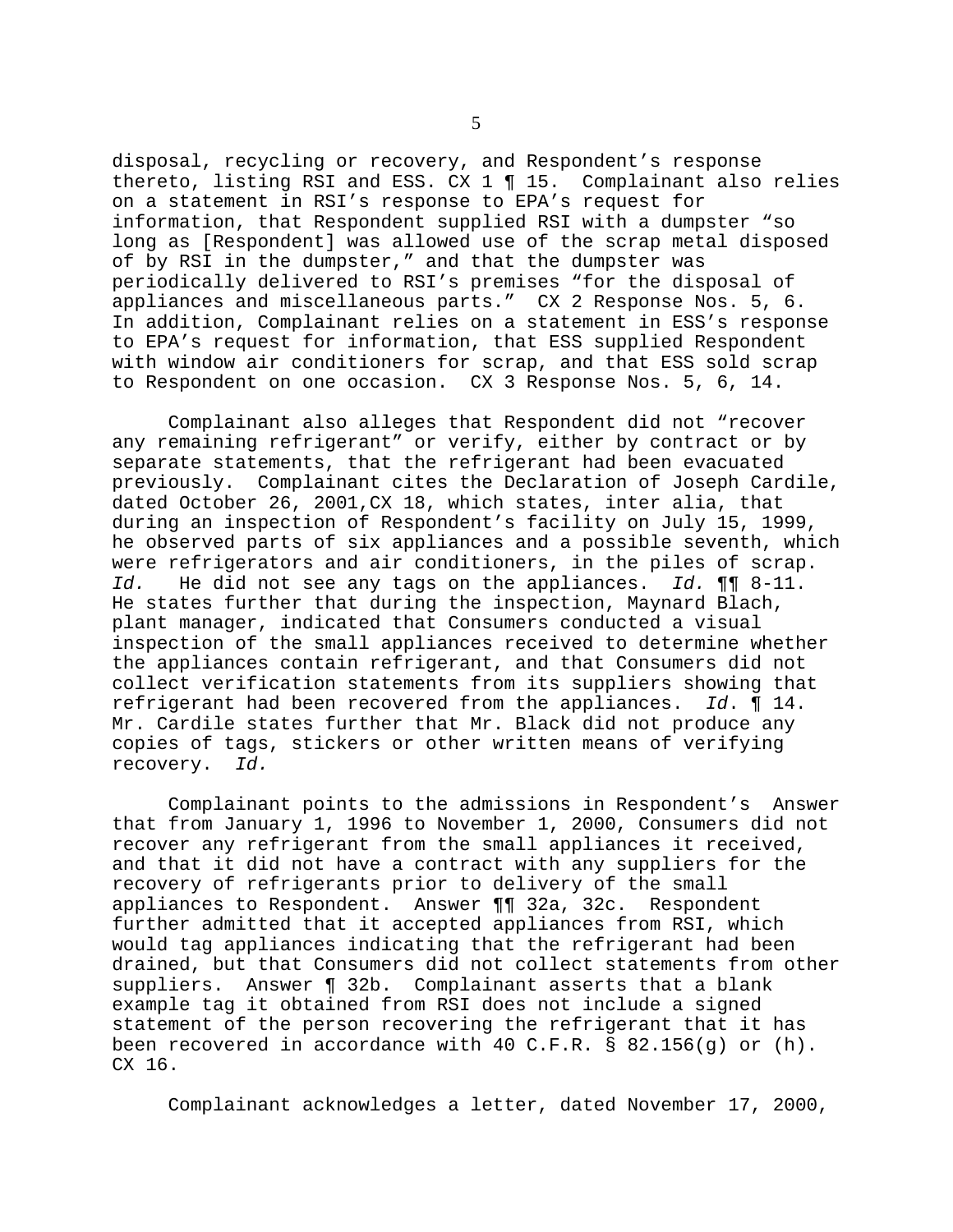signed by ESS and Respondent, stating in part that ESS "certifies that all refrigerant ... that has not leaked previously will be recovered from appliances to be delivered under this contract of sale prior to delivery." Attachment to CX 1 and 3. Complainant, however, argues that the letter is not a contract, considering its plain language, that it was only for certain shipments, and that ESS, in response to EPA's information request, referred to the letter but denied that it had a contract with Respondent. CX 3 Response Nos. 14, 16. Complainant points out that the Preamble to the rule, 40 C.F.R. Part 82 Subpart F, states that the contract option was available to lessen the burden [of compliance] where there was reliability in the recovery because of the long-term nature of the relationship between the final disposer and supplier. 58 Fed. Reg. 28660, 28704 (May 14, 1993). Complainant argues that there was no long-term relationship between ESS and Respondent. Moreover, Complainant says, the letter does not qualify as a statement verifying recovery of refrigerant, because the letter does not include the name and address of the person performing the recovery, and a signature of that person certifying compliance with standards in 40 C.F.R. § 82.156(g) or (h). Complainant also points out that the letter is dated after Respondent's receipt of the small appliances.

Complainant asserts ( Motion at 13, 19-20 and Response at 6) that Consumers failed to comply with 40 C.F.R. § 82.156(f) for at least 2225 small appliances, i.e.,the six appliances observed during the July 15 inspection, 1665 window air conditioners from ESS, and at least 554 appliances from RSI. In support of this assertion, Complainant presents several documents: Consumers' response to the request for information, which states that since 1996, the total volume received from RSI is less than six loads  $(CX_1)$  Response No. 20); a service log of refrigerant removal for RSI's appliances (CX 2, last attachment); calculations from RSI's and ESS's records of refrigerant reclamation by other companies (CX 2, last attachment; CX 3, attachment pp. 5-9, 11-32; CX 18 ¶¶ 19, 20); and ESS's invoices showing refrigerant reclamation from a total of 1665 window air conditioning units (CX 3, attachment pp. 1, 3). Complainant requests judgment as a matter of law that Respondent violated Section 82.156(f)for at least 2225 small appliances consisting of refrigerators or window air conditioners.

### **B. Respondent's Arguments**

Respondent's position is that Complainant has not made a prima facie case because it has not shown that the appliances observed during the inspection or received subsequently actually contained refrigerants, or that the appliances observed during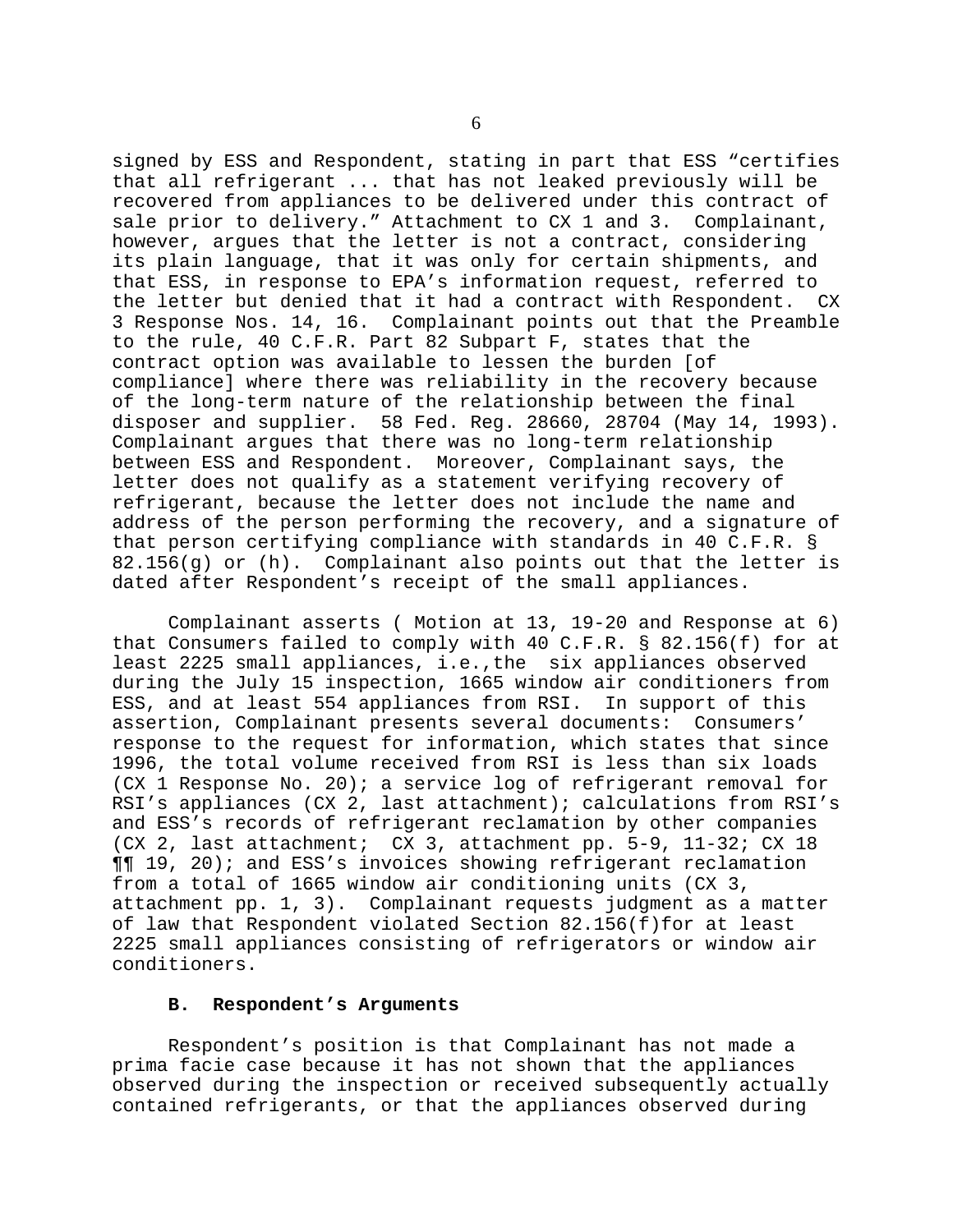the inspection were disposed of by Respondent. Respondent asserts that it has a policy of not accepting appliances containing refrigerants, and that it did not dispose of any used appliance which did not clearly exhibit a sticker or tag confirming that all refrigerants had been previously removed in accordance with 40 C.F.R. § 82.156. If it did receive an appliance that was not tagged, "the appliance was set aside and made available to Consumers' employees for their personal use or placed for use in break rooms at the Consumers' facility." Respondent's Motion at 5.

Respondent asserts that it did not admit, in its response to EPA's request for information, that it received appliances "for disposal." According to Respondent, "EPA has set forth no evidence that Consumers was the final person in the disposal process, rather, Consumers recycled only appliances where refrigerant had already been removed." Respondent's Motion at 5.

Respondent also sets forth arguments in mitigation of the penalty, urging that if its arguments as to liability are rejected, it should be granted an accelerated decision "regarding the excessive amount of the penalty that is requested by EPA." Respondent's Motion at 6. Respondent argues that Complainant has not established twelve separate violations because it has not shown that the appliances observed during the inspection were for disposal rather than reuse and were from separate shipments, or that each appliance represented a separate transaction.

## **C. Discussion**

The Consolidated Rules of Practice provide, in pertinent part, that an accelerated decision may be rendered "as to any or all parts of a proceeding, without further hearing ... if no genuine issue of material fact exists and a party is entitled to judgment as a matter of law." 40 C.F.R. § 22.20(a), supra note 1. Upon a respondent's motion for accelerated decision, dismissal may be granted on the basis of the complainant's failure to establish a prima facie case or other grounds which show no right to relief on the part of complainant. *Id.* 

An accelerated decision is in the nature of summary judgment. As stated by the D.C. Circuit, "the movant is entitled to an accelerated decision only if it presents 'evidence so strong and persuasive that no reasonable fact finder is free to disregard it'" Rogers Corporation v. EPA, No. 00-1542, 2002 U.S. App. LEXIS 58 at \* 19 (D.C. Cir., Jan. 4, 2002)(*quoting* BWX Technologies, Inc., RCRA Appeal No. 97-5, 2000 EPA App. LEXIS 13, at \*38-39 (EAB, Apr. 5, 2000). "Evidence not too lacking in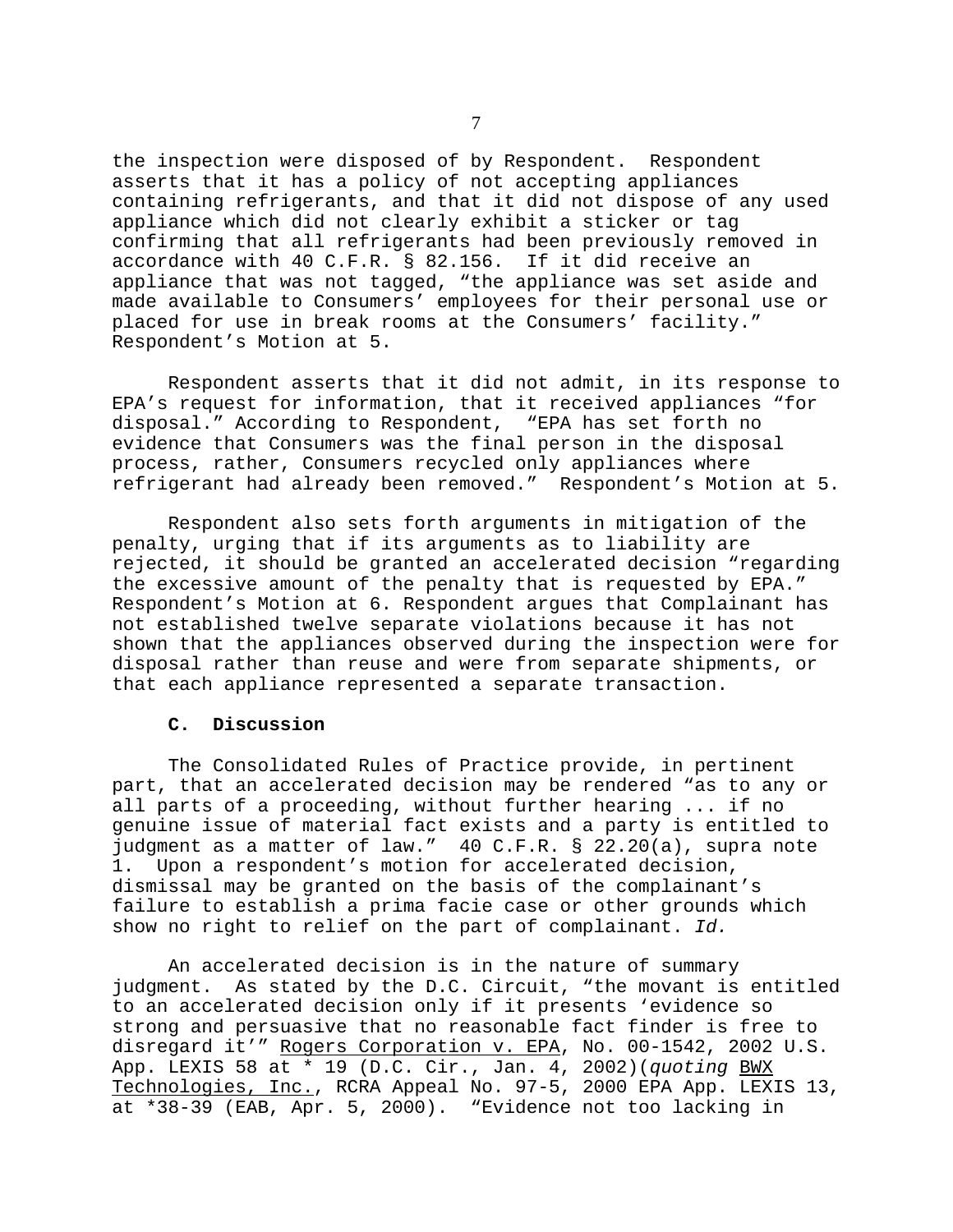probative value must be viewed in the light most favorable to the party opposing the motion." *Id.* In addition, all reasonable inferences from the facts must be drawn in a manner most favorable to the nonmovant. *See, e.g.,* In re Peter C. Varrasso, 37 F.3d 760, 763 ( $1<sup>st</sup> Cir. 1994$ ); Azrielli v. Cohen Law Offices, 21 F.3d 512, 517 (2nd Cir. 1994).

Where the parties file cross motions for accelerated decision, both may claim that no genuine issues of material fact exists as to liability. That does not mean that accelerated decision must be granted in favor of one of the parties. The summary judgment principles must be applied separately to each of the pending motions for accelerated decision. As stated by the Sixth Circuit, "summary judgment in favor of either party is not proper if disputes remain as to material facts," and "the court must evaluate each party's motion on its own merits, taking care in each instance to draw all reasonable inferences against the party whose motion is under consideration." Taft Broadcasting Co. v. United States, 929 F.2d 240, 248  $(6<sup>th</sup> Cir. 1991)$ . The D.C. Circuit stated, "An accelerated decision, like the grant of summary judgment, is inappropriate when there is a disputed issue of material fact giving rise to conflicting inferences and a choice among them would amount to a fact finding," although it acknowledged that "a fact finder may be entitled, on cross motions for accelerated decision, to decide among reasonable inferences where the evidence is fully developed." Rogers, *supra.* As stated by the Third Circuit, "[i]f ... there is any evidence in the record from any source from which a reasonable inference in the [nonmoving party's] favor may be drawn, the moving party simply cannot obtain a summary judgment." In re Japanese Electric Products Antitrust Litigation, 723 F.2d 238, 256 (3rd Cir. 1983), *rev'd on other grounds, sub nom.* Matsushita Electric Industrial Co. v. Zenith Radio Corp., 475 U.S. 574 (1986).

As to Respondent's Motion, Respondent may aver "an absence of evidence to support the nonmoving party's case," upon which the burden of production shifts to Complainant. Varrasso, 37 F.3d at n. 1 (*quoting* Celotex Corp. v. Catrett, 477 U.S. 317, 325 (1986)), Azrielli, 21 F.3d at 516. To avoid accelerated decision in Respondent's favor, Complainant must come forth with evidence that would be sufficient, if all reasonable inferences were drawn in its favor, to find for Complainant on that issue at trial. *See,* Azrielli, 21 F.3d at 516-517.

To establish a prima facie case, Complainant must present evidence showing: (1) that Respondent is a person who took the final step in the disposal process of small appliances; and (2)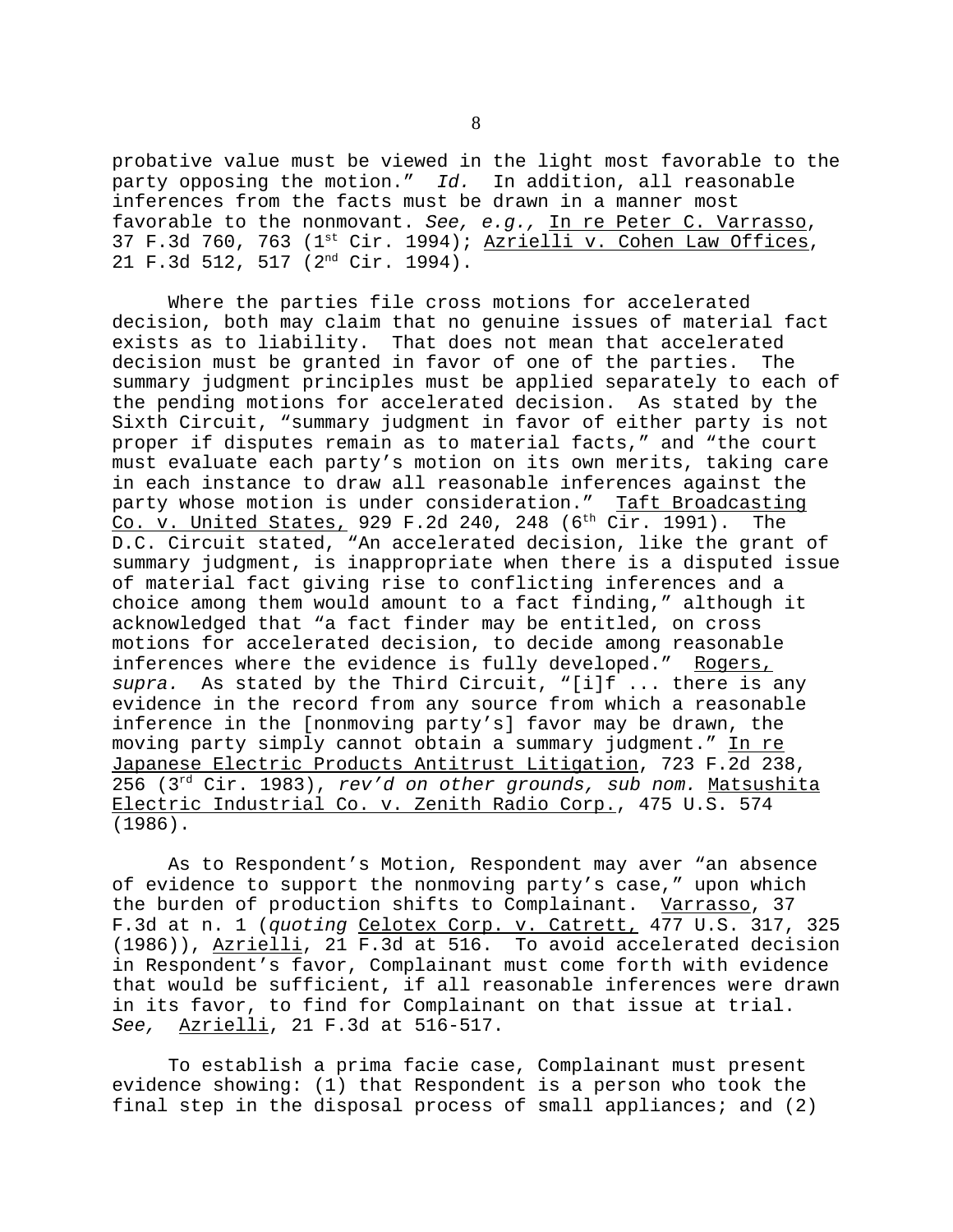that Respondent failed either to recover any remaining refrigerant from the appliance or to verify that the refrigerant had been evacuated from the appliance or shipment of appliances previously by a signed statement from the person from whom the appliance or shipment of appliances is obtained that all refrigerant which had not leaked previously had been recovered from the appliance or shipment of appliances in accordance with paragraph (g) or (h), and with either the name and address of the person who recovered the refrigerant and the date the refrigerant was recovered or a contract that refrigerant will be removed prior to delivery.

Complainant need not show that the appliances actually contained refrigerants at the time they were received by Consumers; Complainant need only show that they were "small appliances" as defined by 40 C.F.R. § 82.152: products that were fully manufactured, charged and hermetically sealed in a factory with refrigerant, including refrigerators and window air conditioners. The text of the regulations, *e.g.,* 40 C.F.R. § 82.156, referring to appliances as such even after refrigerant is evacuated, indicates that such products do not cease to constitute regulated "appliances" after the appliances are drained of refrigerant. Moreover, the Preamble to the regulations states that, even for equipment that arrives at the scrap facility already crushed, and in which it "may safely be presumed that refrigerant is no longer present," the scrap recycler still has responsibility to obtain the certification. 58 Fed. Reg. 28660, 28704 (May 14, 1993). Nevertheless, Complainant has produced evidence that the appliances observed during the inspection included their evaporators and condensers, compressors, tubing, ducts, and/or coils. CX 18. There is no question that appliances received by Respondent, *e.g.,* room air conditioners and refrigerators, were "small appliances" subject to the verification requirements of Section 82.156(f).

As to the first element of its case, Complainant has established that Respondent took the final step in the disposal process for at least some of the small appliances at issue. The term "disposal" is defined in 40 C.F.R. § 82.152, in pertinent part, as "the process leading to and including ... [t]he disassembly of any appliance for reuse of its component parts." Section 82.156(f) expressly includes scrap recyclers as "persons who take the final step in the disposal process." Respondent admits that it receives scrap and engages in "recycling of small appliances." Answer ¶ 19; Respondent's Motion ¶ 1. Complainant's exhibits show that since January 1, 1996, Respondent received small appliances for disposal, recycling or recovery. CX 1 Response 15; CX 2 Response Nos. 5 and 6; CX 3 Response Nos. 5,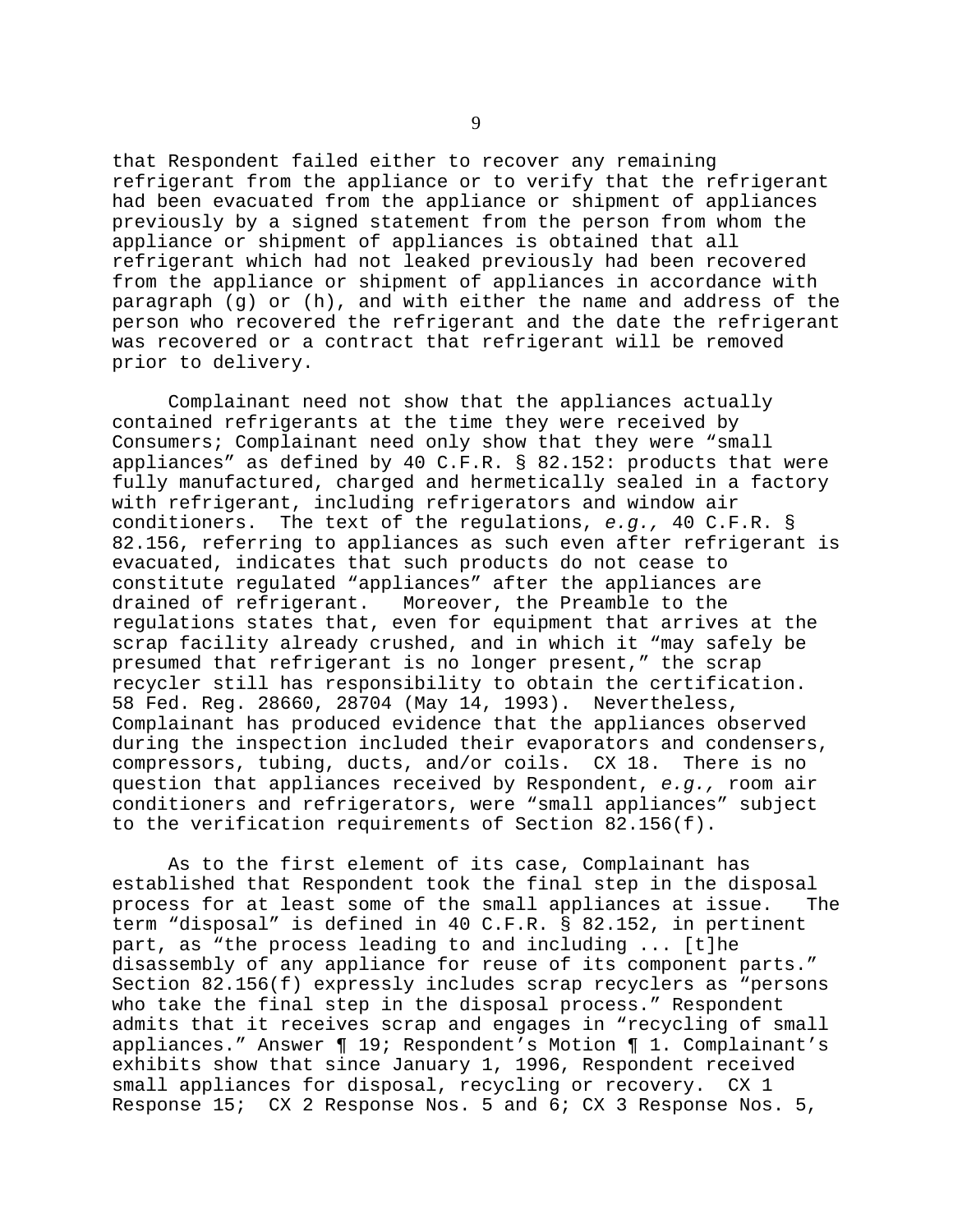6, 14. With respect to appliances he observed in the scrap piles during the inspection, Mr. Cardile states that "[n]one of the refrigerators had any doors on them," that two were "severely dented," and that "none of the refrigerators or air conditioners could be used other than for salvage parts."Declaration, CX 18 ¶¶ 8, 9, 13. For purposes of ruling on Respondent's Motion, it is reasonable to draw an inference that these appliances were disassembled for use of their component parts. Complainant has also presented documents showing that Respondent accepted other small appliances for scrap recycling. CX 1 Response Nos. 15, 17, 20, 22; CX 2 Response No. 6; CX 3 Response Nos. 5, 6. Therefore, Complainant has presented evidence that is sufficient to find that Respondent took the last step in the process of disposal of small appliances, as contemplated by Section 82.156(f).

As to the second element, Respondent admitted that it did not recover refrigerant from the appliances. Thus the question is whether Complainant has shown that Respondent failed to verify that the refrigerant had been evacuated previously, by a signed statement from the supplier that refrigerant has been properly recovered, either with the name and address of the person who recovered the refrigerant and the date it was recovered, or with a contract that refrigerant will be removed prior to delivery. Considering Mr. Cardile's description of the appliances he observed during the inspection, his statement that he did not see any tags on the appliances he observed, and Respondent's admission that from January 1, 1996, until November 1, 2000, Consumers did not collect statements from suppliers verifying refrigerant recovery and did not have any contracts with suppliers requiring recovery of refrigerant prior to delivery (Answer ¶ 32.c), an inference can be drawn in favor of Complainant, that Respondent failed to verify that refrigerant had been evacuated from the appliances prior to their disposal or recycling for scrap.

Accordingly, Respondent's Motion for Accelerated Decision as to Count I of the Amended Complaint will be denied.

Complainant having established a prima facie case, the next question is whether there is any genuine issue of material fact which would preclude granting Complainant's Motion as to Count I. Consumers asserts that "it is clear that there is no genuine issue of material fact regarding Consumer's liability on Count I," but argues that it is *not* liable. Respondent's Brief at 5. To be determined is whether any genuine issue of material fact exists as to whether Respondent *is* liable, drawing reasonable inferences in favor of Respondent.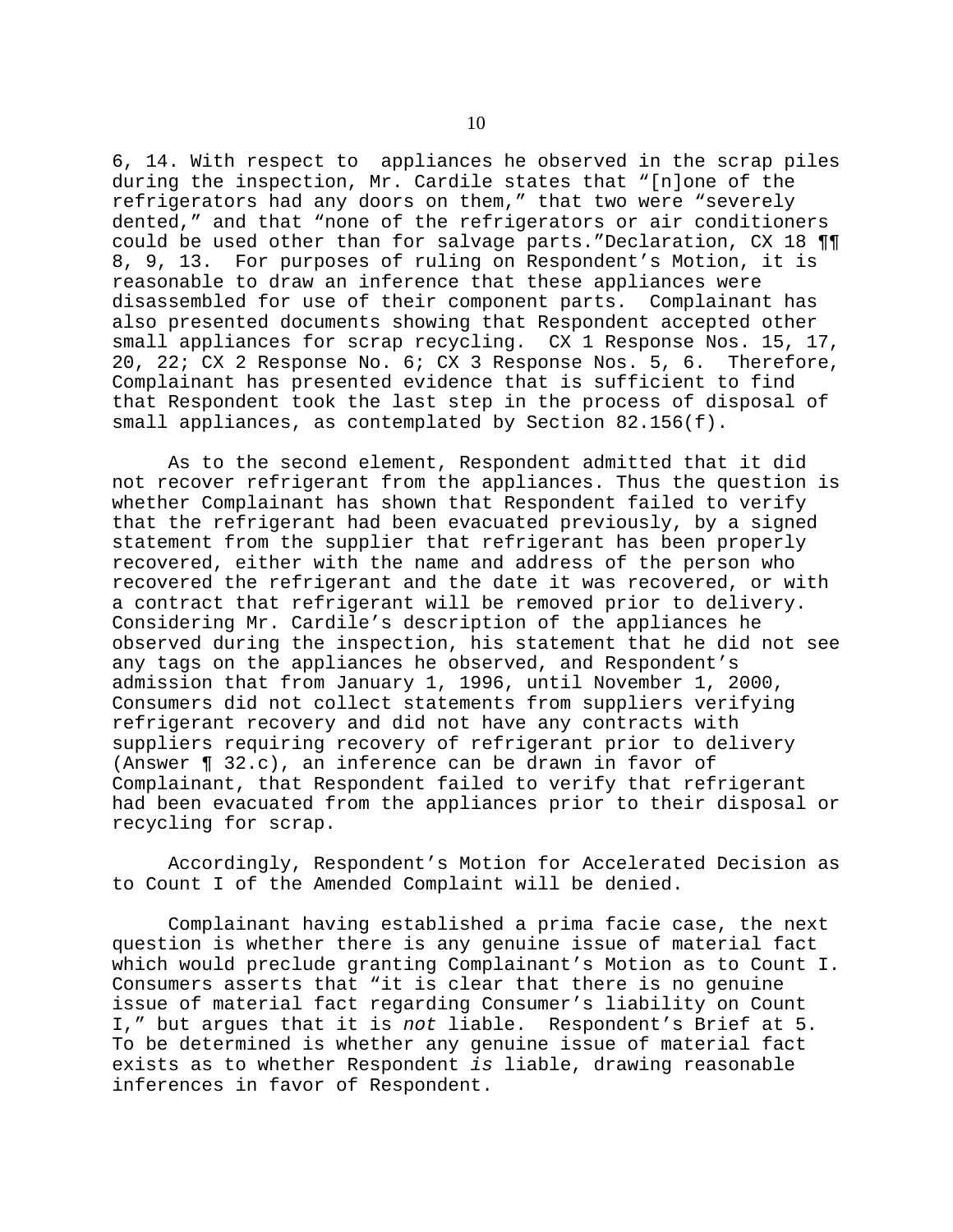As to refrigerators it received from RSI, Respondent says that they were inspected for stickers indicating refrigerant had been drained, and if they did not have stickers, "those items would have been refused and returned to the shipper (if shipped on a Consumer's Truck)." CX 1 Response No. 17. Respondent asserted that with respect to refrigerators received in a rolloff box, where a refrigerator has no tag, "the unit is set aside and made available to [Consumers'] employees for their use," and that Respondent also has placed such units in its break rooms. CX 1 Response No. 21. Respondent's Prehearing Exchange statement indicates that Respondent proposes to have Maynard Blach, Consumers' plant supervisor, and Norbert Wierszewski, president of Consumers, testify as to those assertions.

Consistent with those assertions, RSI's response to EPA's request for information stated that it "always removed all refrigerants prior to placing material in [Consumer's] dumpster," that RSI's shop coordinator verified refrigerant recovery and placed a recovery certification tag on the appliance, and that appliances would not be released from RSI's premises without a completed certification tag." CX 2 Response Nos. 6, 15.

As to appliances received from ESS, ESS stated in response to EPA's request for information, that it sold scrap to Respondent on only one occasion, that ESS relied on a subcontractor to evacuate refrigerant from its appliances, and that the subcontractor certified evacuation by placing a tag on the appliances. CX 3 Response Nos. 5, 11, 14. Attachments to ESS's response include the letter dated November 17, 2000 and documents which appear to be invoices from the subcontractor representing that it reclaimed refrigerant from ESS's appliances in the months prior to November 17, 2000. An inference can be drawn that the letter dated November 17, 2000 applies to the one occasion ESS claims to have sold scrap to Consumers.

The letter appears to constitute "a contract that refrigerant will be removed prior to delivery" as required by Section 82.156(f)(2). The letter refers to EPA authorizing "certification by contract," expressing Consumers' intent that the letter constitutes such a contract. The letter includes an exchange of promises: Consumer's implied promise to purchase the appliances from ESS and ESS's promise to recover all refrigerant from appliances prior to delivery. It is signed by Consumers and signed as "accepted by" ESS. It refers to the "safe disposal requirements' for refrigerant containing appliances as outlined by EPA" and requests ESS to certify that "all refrigerant ... will be recovered from appliances ... prior to delivery." Attachments to CX 1 and 3.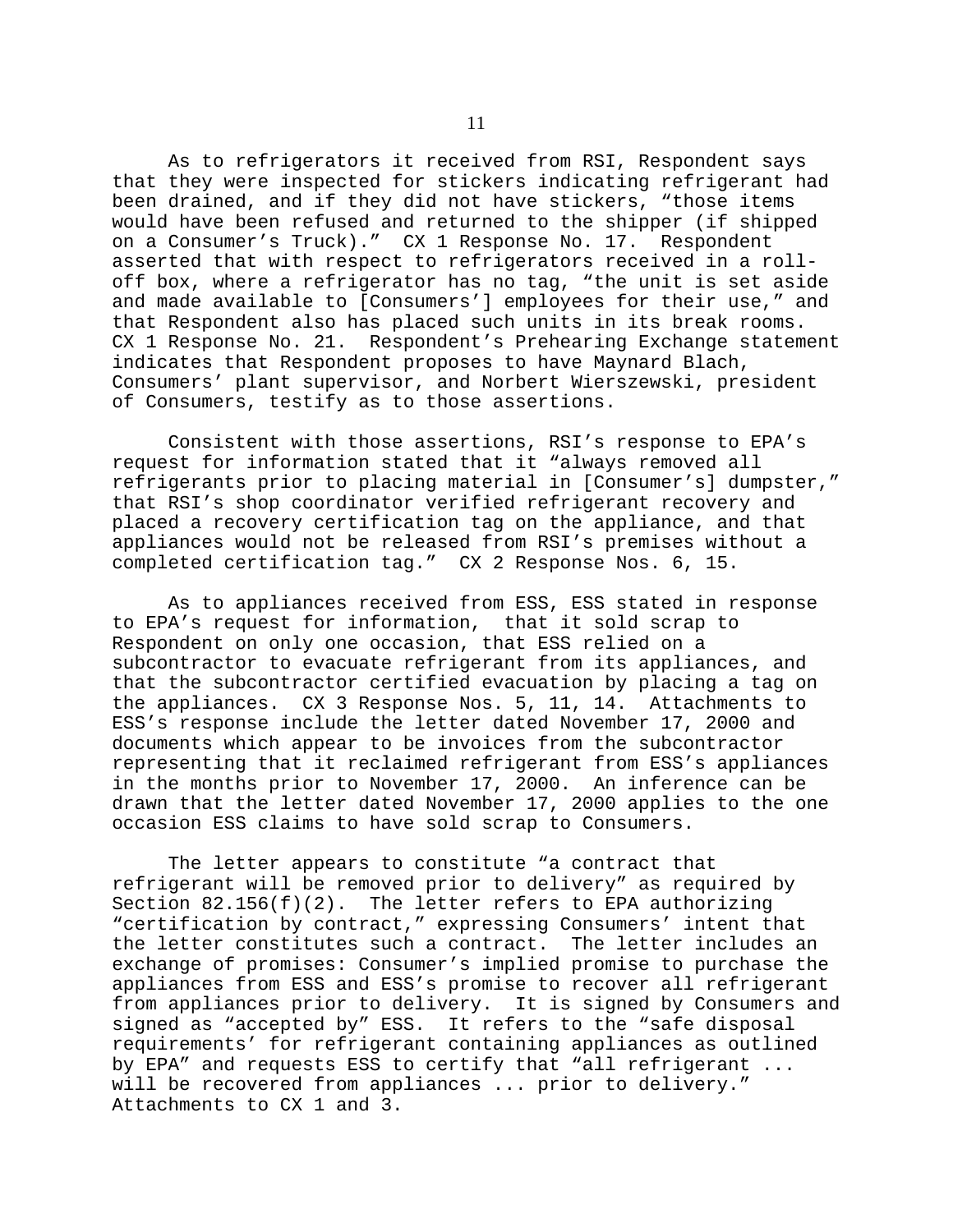ESS's statement (CX 3 Response No. 14) that it does not have a written contract with Consumers is not dispositive of whether the November 17, 2000 letter was a "contract" within the meaning of 40 C.F.R. §  $82.156(f)(2)$ . Complainant's mere assertion that ESS and Respondent were not in a long-standing relationship does not render the a contract insufficient under 40 C.F.R. § 82.156(f). Neither the regulation nor its Preamble indicates that a long-term relationship between the parties is a prerequisite to a contract. The Preamble merely states, "[t]he agency believes that the contract option is appropriate for businesses such as the automotive dismantlers to streamline transactions in cases where they maintain a long-standing business relationships with the scrap dealers." 58 Fed. Reg. 28660, 28704 (May 14, 1993). In sum, the November 17, 2000 letter appears to be consistent with the contract option of Section  $82.156(f)(2)$ , as interpreted by EPA in the Preamble, which states in pertinent part:

[T]he Agency believes flexibility is important in this program to allow for the variability of local circumstances. As a result, the Agency has modified the requirements of a certification between two parties to allow for a single certification for a shipment of equipment or other similar provisions, such as a contract between two parties stating that one party has the responsibility to remove refrigerant from equipment before delivery.

### *Id.*

As to the appliances observed during the July 15, 1999 inspection, the fact that the appliances were in piles of scrap at Respondent's facility without certification tags merely leads to an inference – but does not establish as an undisputed fact that Respondent violated that requirement to verify that refrigerant had been evacuated. The regulation Respondent is charged with violating only requires that Respondent verify that refrigerant has been evacuated from the appliances previously; it does not include any time limitation, such as a requirement that such verification occur prior to arrival of the appliances at the facility. Obviously the verification must occur prior to the appliance actually being disposed of, or recycled for scrap. The evidence does not establish that respondent had disposed of or recycled the appliances at the time of the inspection. Mr. Cardile merely "assumed," based on the fact that two balers were in operation, that the appliances he observed "were eventually going to be bricked or bailed [sic]." CX 18 ¶ 13. Respondent, on the other hand, asserted that "these units were pulled from the scrap pile and placed in service" at its facility. CX 1 Response No. 29. It is possible that, at the time of the inspection, Respondent had intended to inspect the appliances in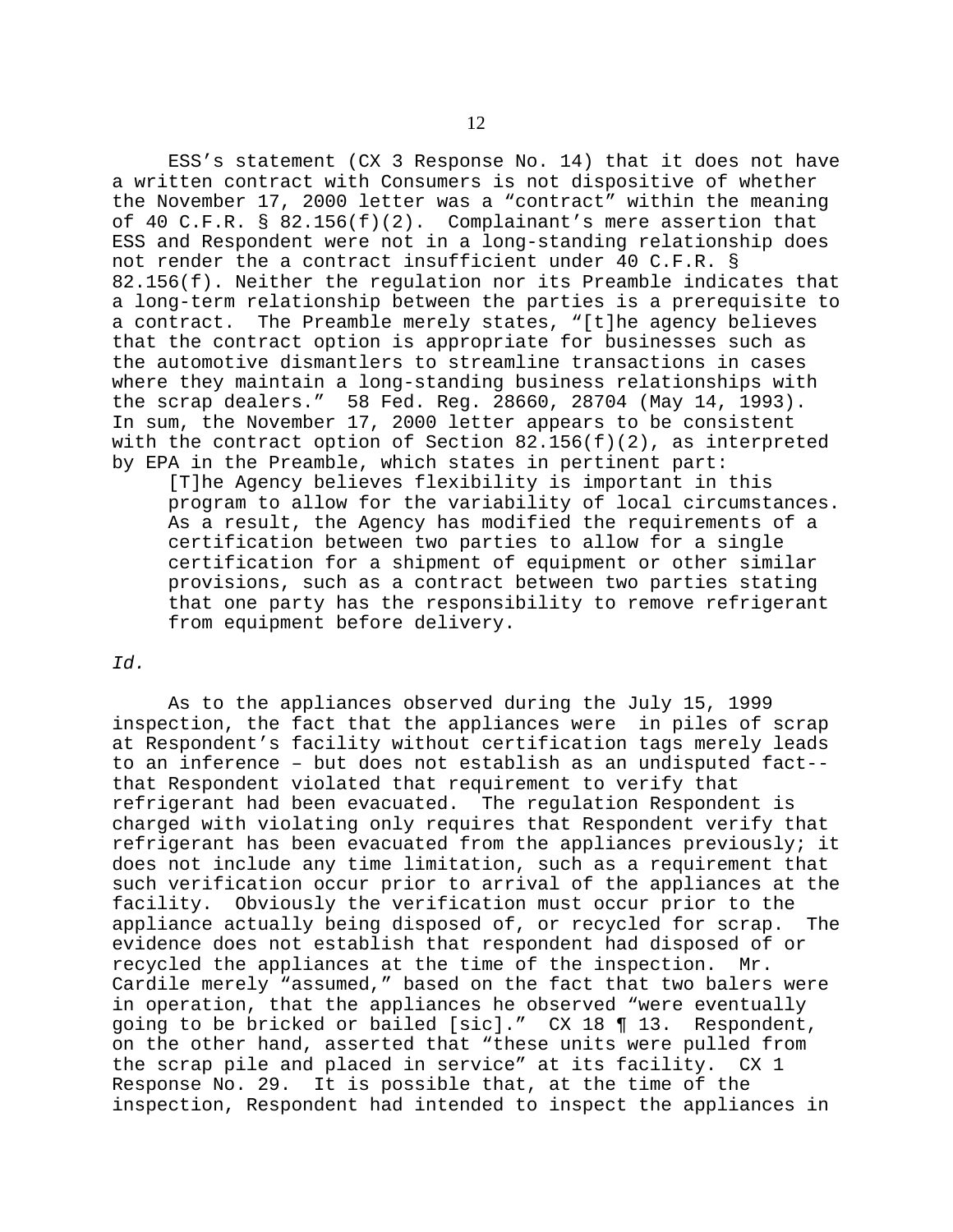the piles to verify whether refrigerant had been previously evacuated, but had not yet done so, and had not yet decided to dispose of or recycle the appliances for scrap. Because the evidence is not fully developed, and conflicting inferences can be drawn from the existing evidence, Complainant is not entitled to a finding that Respondent was in violation of Section 82.156 as to the appliances observed by Mr. Cardile on July 15, 1999.

Viewing the evidence in light most favorable to Respondent, and drawing inferences in its favor, appliances received from RSI and ESS were tagged with refrigerant recovery certifications, ESS certified by contract that refrigerant would be recovered prior to delivery of appliances, and Respondent inspected the small appliances it received, accepting for recycling only those with such tags, and either refusing and returning those that were not tagged, or offering them for its employees' personal use or for its break rooms.

The remaining question is whether certification tags placed on appliances by RSI complied with the content requirements for verification statements: "a signed statement from the person from whom the appliance or shipment of appliances is obtained that all refrigerant that has not leaked previously has been recovered from the appliance ... in accordance with paragraph (g) or (h) of this section," and "the name and address of the person who recovered the refrigerant and the date the refrigerant was recovered." 40 C.F.R. § 82.156(f)(2). In response to the request for information, Respondent stated that the tags from RSI were actually stickers that adhered to the appliance; that appears to be the reason that Respondent did not produce any such tags or stickers to demonstrate compliance with Section 82.156(f). CX 1 Response No. 20. The blank tags Complainant asserts were received from RSI are entitled "certification", include RSI's  $address<sup>2</sup>$  and a license number, and include blank spaces marked "freon recovered," the date, and "technician." CX 16; Motion at 18. It appears that Consumers contemplated such tags would be filled out with the date of refrigerant recovery, the amount of refrigerant recovered, and the signature of the person who recovered the refrigerant. CX 16; CX 2 Response No. 15.

The fact that the blank certification tags (CX 16) did not recite that refrigerant removal was "in accordance with 40 C.F.R. § 82.156(g) or (h)" does not render the tags insufficient on

 $2$  RSI states that it removed the refrigerants from appliances, so RSI's address presumably is the business address of the person who removed the refrigerant. CX 2 Response No. 6.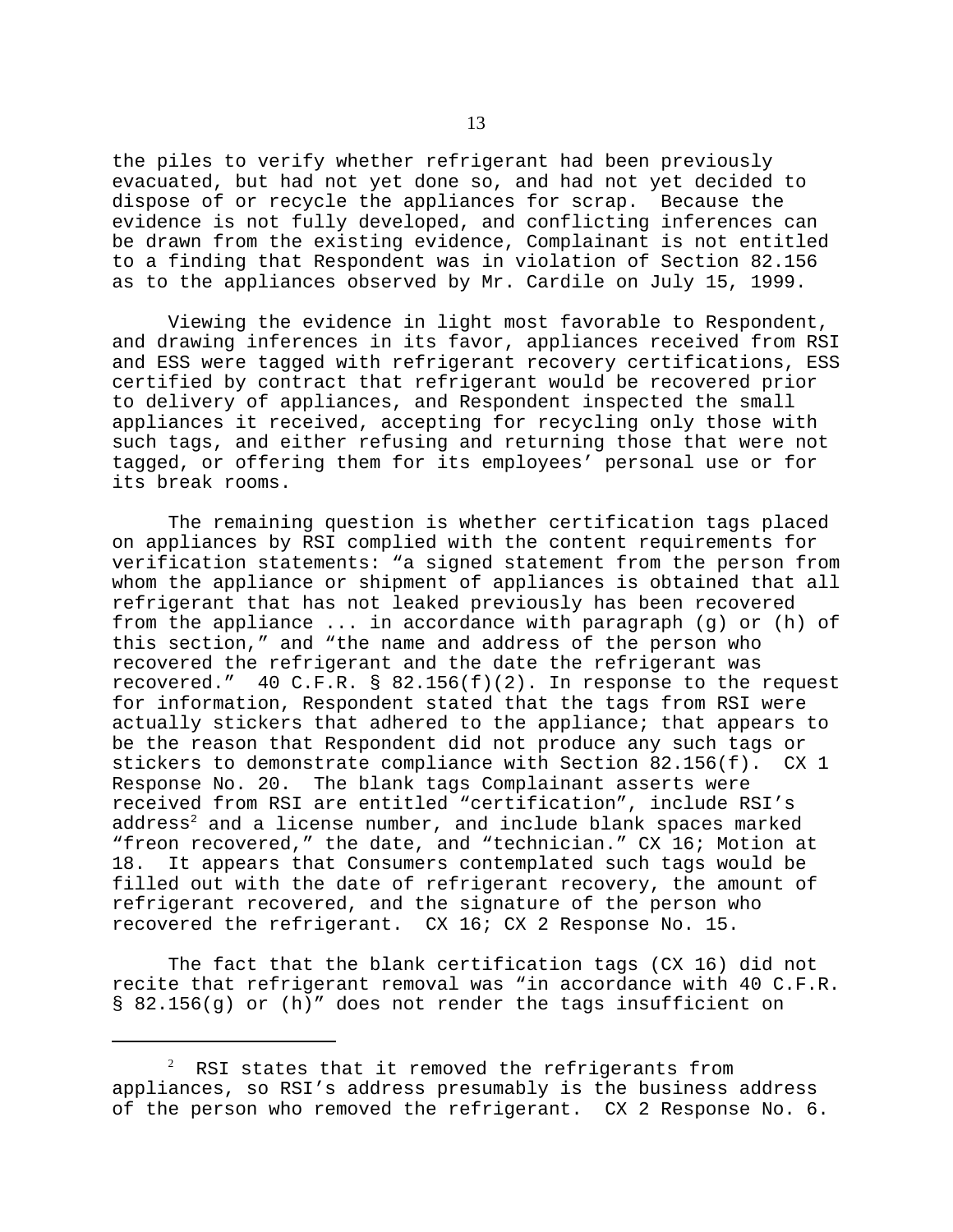their face under Section  $82.156(f)(2)$ . Sections  $82.156(g)$  and (h) set the standards as to the amount of refrigerant that must be recovered. The amount of refrigerant marked by the technician individually on the tags as having been recovered may indicate compliance with those provisions; more evidence is required before any determination can be made as to the sufficiency of RSI's tags.

In sum, the evidence is not fully developed, and gives rise to conflicting inferences as to facts which are material to the issue of Respondent's liability for Count I of the Amended Complaint. Therefore,an accelerated decision is not appropriate as to Count I.

Complainant requests that Respondent be found liable for failing to comply with 40 C.F.R. § 82.156(f) as to at least 2225 small appliances, thereby committing 2225 separate violations. This request is denied, because genuine issues of material fact exist as to the number of small appliances which were actually disposed of or recycled by Respondent, and the number of those which Respondent asserts were returned or used by its employees.

### **II. COUNT II**

The Amended Complaint charges Respondent in Count II with failure to "maintain or retain records of its disposal or verification statements for the appliances" identified in Count I, as required by 40 C.F.R. § 82.166(i) and (m), which provide as follows:

(i) Persons disposing of small appliances, MVACs and MVAClike appliances must maintain copies of signed statements obtained pursuant to  $\S$  82.156(f)(2). \* \* \* \*

(m) All records required to be maintained pursuant to this section must be kept for a minimum of three years unless otherwise indicated. Entities that dispose of appliances must keep these records on-site.

# **A. Arguments of the Parties**

Complainant points to Respondent's admission in its Answer that from January 1, 1996 until November 1, 2000, it did not collect statements verifying refrigerant recovery from suppliers other than RSI and that it did not have refrigerant recovery contracts from any suppliers. Answer ¶¶ 32.b and 32.c. Complainant asserts that Respondent has failed to produce any copies of any tags from appliances received from RSI. Therefore, Complainant says that it is entitled to judgment as a matter of law that Respondent failed to comply with 40 C.F.R. § 82.166(i)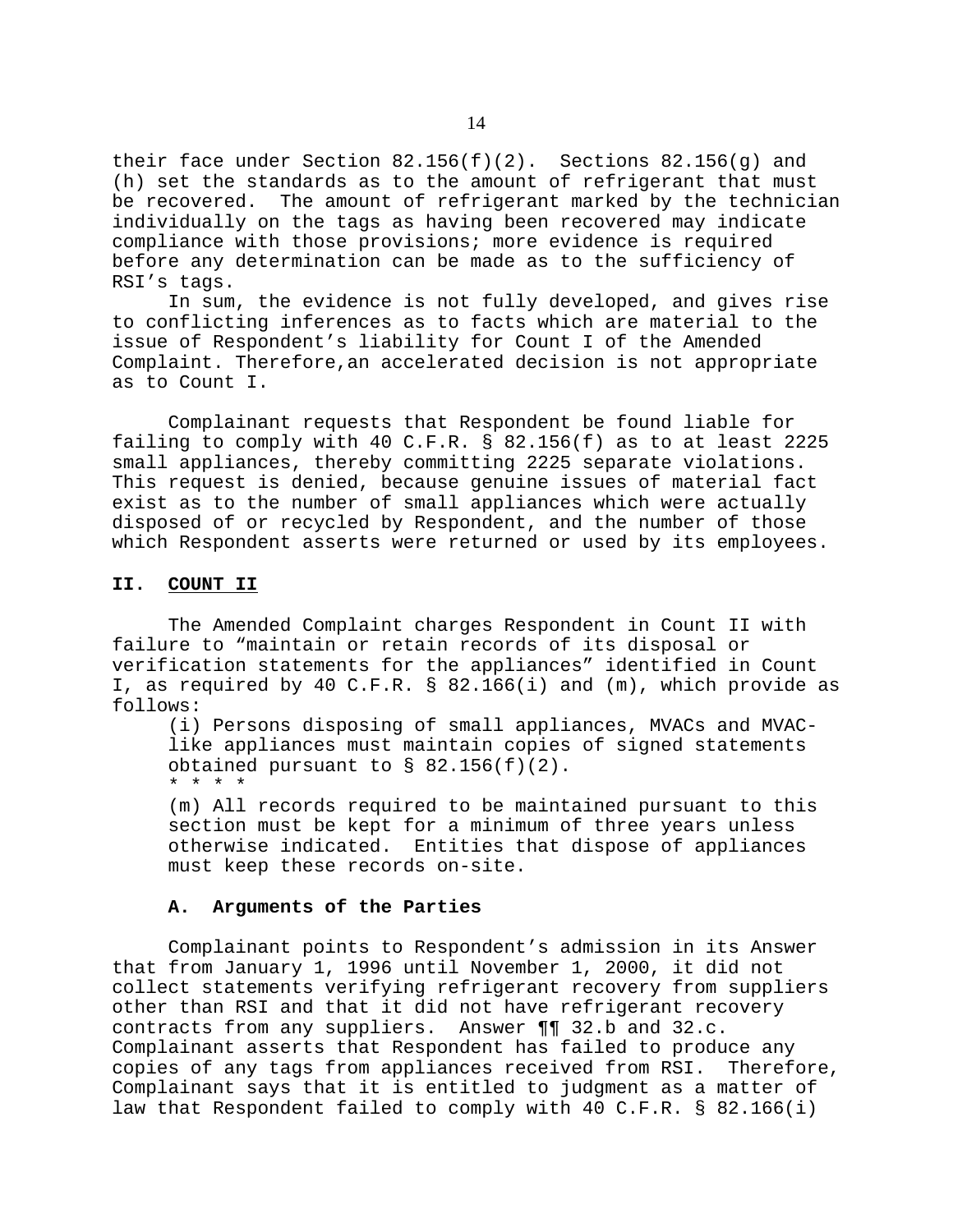and (m) with respect to at least 2225 appliances.

In addition to reiterating that it did not dispose of any appliances that contained refrigerants, Respondent argues that Count II is merely a repetitious allegation of Count I. Respondent asserts that if it disposed of an appliance without a certification tag, it cannot be penalized for both failing to receive the document and for failure to maintain a document it never received. Respondent contends that the arguments and proof in support of liability for Counts I and II are the same. Citing to the standard for multiplicitous counts in Blockburger v. United States, 284 U.S. 299 (1932), "whether each [statutory] provision requires proof of a fact which the other does not," Respondent asserts that it never received any records to maintain, which result in the same proof being required for both counts. Consumers argues that one is not required to maintain records it has never received, and that Sections 82.156 and 82.166 are in essence both record keeping requirements.

In response, Complainant argues that merging the violations alleged in Counts I and II would thwart Congressional and EPA intent, would reduce the effectiveness of the regulations in maximizing recapture and recycling of refrigerant, and would dilute the responsibility of the person who finally disposes of appliances. Complainant emphasizes the serious health risks and environmental harm associated with CFC emissions, through destruction of the stratospheric ozone layer, and EPA's concern with verifying that refrigerant was not vented into the atmosphere. Complainant asserts correctly that the Blockburger test applies where a single act could violate two statutory provisions, but here there are two separate acts. Nevertheless, applying the Blockburger standard, Complainant argues that Count II is distinct from Count I because EPA must establish the elements of Count I plus show that the verification statements were not retained for three years. To illustrate, Complainant notes that if Respondent could prove that it had received tags with the required information, but did not maintain them, then it would be in violation of Section 82.166(i)and (m) but not Section 82.156(f). On the other hand, Complainant states, a final disposer which obtains and retains verification statements but knows that the supplier did not properly recover the refrigerant, would have complied with Sections 82.166(i) and (m) but violated Section 82.156(f).

# **C. Discussion**

There is no question that the requirements of Section 82.156(f) are distinct from Sections 82.166(i) and (m). The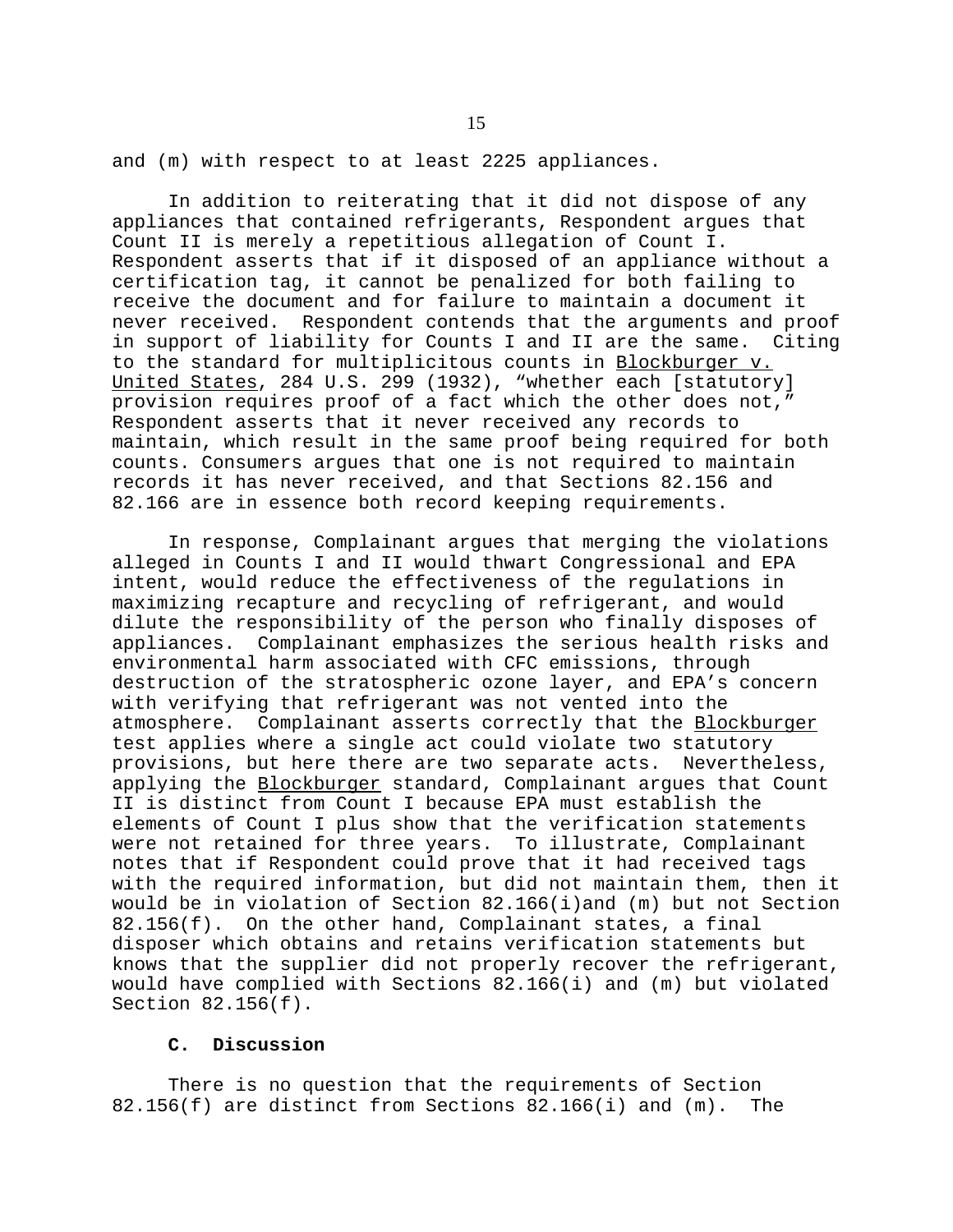former is in essence a requirement to comply with either Section 82.156(f)(1) by recovering refrigerant, or to comply with Section 82.156(f)(2) by verifying refrigerant recovery prior to disposal. Section 82.166(i) and (m) are recordkeeping requirements, to maintain documents. However, the recordkeeping requirements of Section 82.166(i), and in this case, also Section 82.166(m), are triggered by, and are completely dependent upon, compliance with Section  $82.156(f)(2)$ . That is, if Respondent complied with Section  $82.156(f)(2)$  by obtaining verification statements, then it is also required to comply with Sections 82.166(i) and (m), by maintaining the statements.

The EAB has held that the "unit of violation" for the purpose of determining the number of counts or violations that may result or be charged from any proscribed conduct is essentially a matter of statutory construction. McLaughlin Gormley King Co., FIFRA Appeal Nos.95-2 through 95-7, 6 EAB 339 (EAB,1996). The EAB held that where a certification that a designated study had been conducted in accordance with Good Laboratory Practice Standards (GLPS) was false, the unit of violation [information] for the purpose of FIFRA  $\S$  12(a)(2)(Q) was the certification and the mere fact that the study may not have complied with GLPS in several respects did not give rise to multiple violations.

Here, as we have seen, CAA § 608(a) authorizes the Administrator to promulgate regulations establishing standards and requirements regarding the use and disposal of class I substances during the service, repair, or disposal of appliances and industrial process refrigeration. Section 608(b) is entitled "Safe disposal" and provides in pertinent part:

The regulations under subsection(a) of this section shall establish standards and requirements for the safe disposal of class I and class II substances. Such regulations shall include each of the following

(1) Requirements that class I or class II substances in bulk appliances, machines or other goods shall be removed from each such appliance, machine or other good[s] prior to the disposal of such items or their delivery for recycling....

The quoted statutory provision makes it clear that the regulations to be issued providing for removal of class I or class II substances from appliances prior to disposal will apply to each such appliance, which prima facie provides the unit of violation. The requlation ( $\S$  82.156(f), ante at 6), however,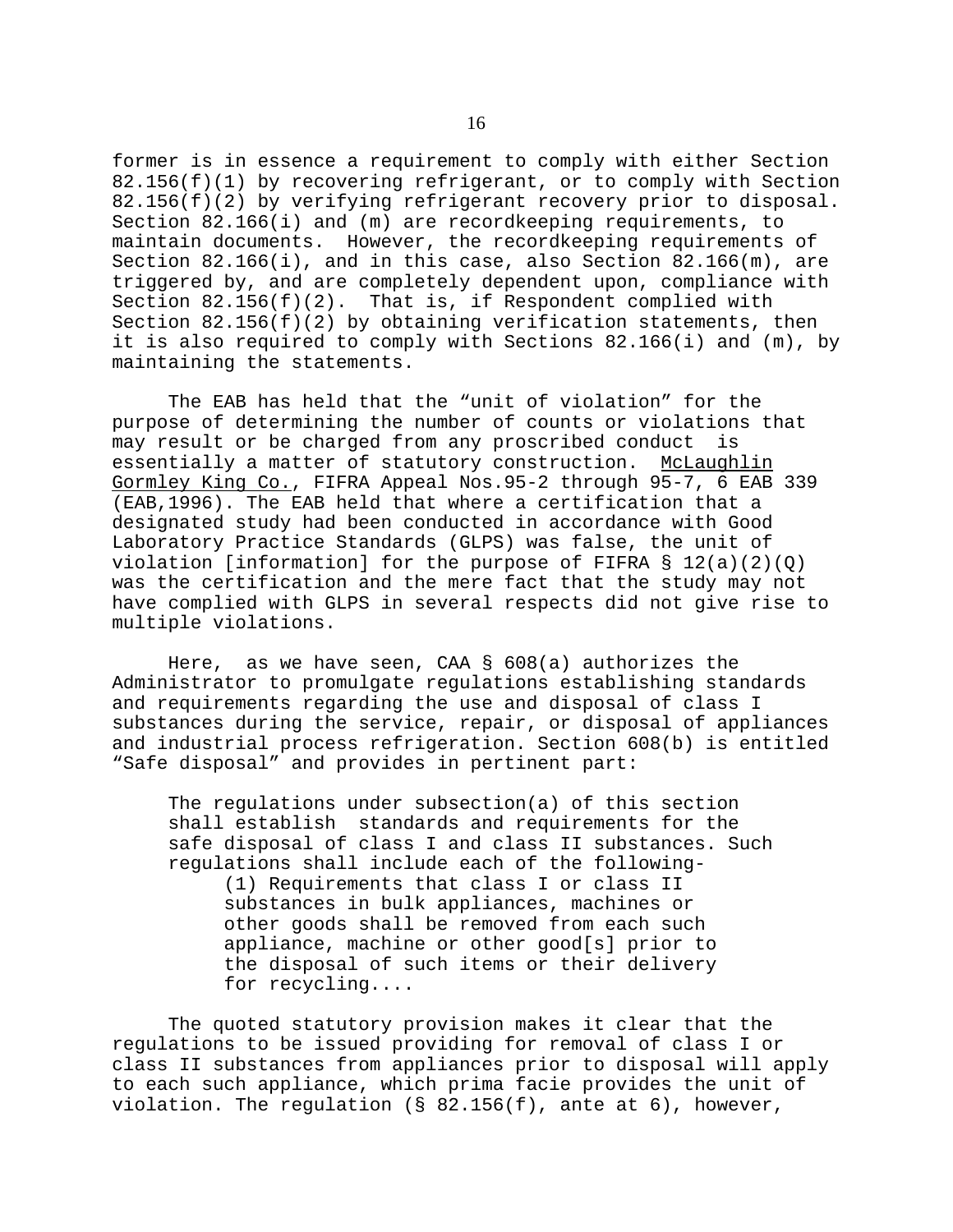clearly provides that the person taking the final step in the disposal process must either: (1) recover any remaining refrigerant from the appliance in accordance with paragraph (g) or (h) of this section, as applicable; or (2) verify that the refrigerant has been evacuated from the appliance or shipment of appliances previously. Being written in the alternative, it is obvious that a person may not be charged with a violation of both §  $82.156(f)(1)$  and  $(f)(2)$  as to the same appliances. Here, Consumers has made no contention that it recovered or attempted to recover any refrigerant from any of the appliances received at its facility and the issue as alleged in Count I is that it failed to verify that the refrigerant had previously been evacuated. Verification is accomplished by signed statements in accordance with § 82.156(f)(2) or by a contract that the refrigerant will be removed prior to delivery [to the disposer's facility].<sup>3</sup> The unit of violation, failure to verify that the refrigerant had been evacuated from each appliance prior to disposal, is analogous to the false certification in McLaughlin Gormley King and may not result in multiple counts for the same appliance simply because Sections 82.166(i) and (m) require the maintenance and retention of verification statements.

Moreover, in several policy documents, EPA has clearly indicated that where an act of noncompliance is completely dependent on another act of noncompliance, only one violation should be charged. For example, the PCB Penalty Policy, dated April 9, 1990, p. 13 states that failure to inspect polychlorinated biphenyl (PCB) transformers normally will result in lack of records of inspection; in such cases only one violation – failure to inspect – should be charged, despite the fact that the acts violate two separate regulatory requirements. *See,* 40 C.F.R. §§ 761.30(a)(1)(xii), 761.30(a)(1)(ix). The RCRA Penalty Policy, dated October 1990, states at 21:

In general, penalties for multiple violations may be less likely to be appropriate where the violations are not independent or substantially distinguishable. Where a charge derives from or merely restates another charge, a separate penalty may not be warranted. \* \* \* \* There are instances where a company's failure to satisfy one statutory or regulatory requirement either generally or necessarily leads to the violation of numerous other independent regulatory requirements.\* \* \* \* In cases such as these where multiple violations result from a single initial

 $3$ It is of interest that the regulation as written does not require that copies of contracts be retained.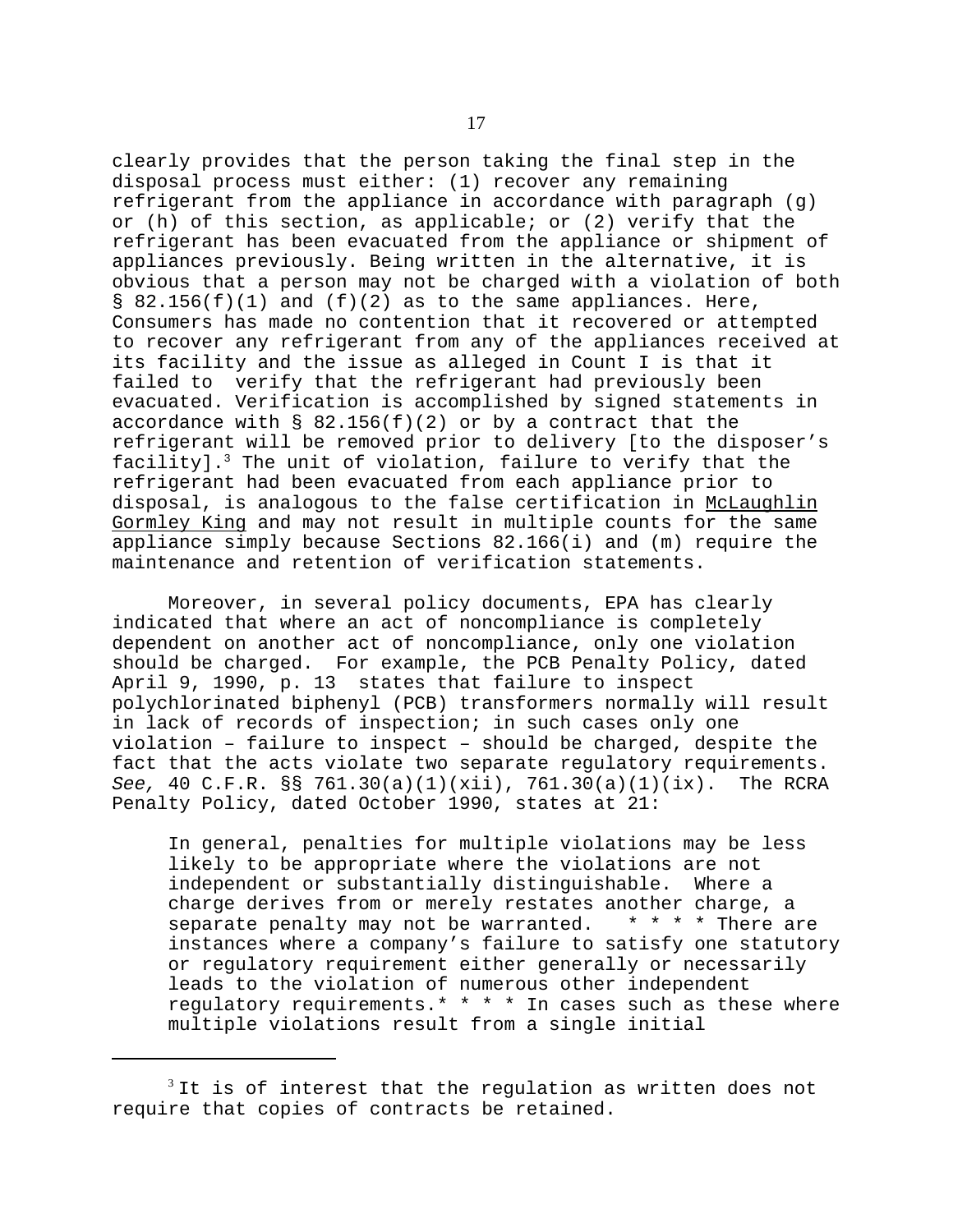transgression, assessment of a separate penalty for each distinguishable violation may produce a total penalty which is disproportionately high.

Similarly, the Enforcement Response Policy for the Federal Insecticide Fungicide and Rodenticide Act (FIFRA)(April, 1990), provides as follows:

A separate civil penalty ... shall be assessed for each independent violation of the Act. A violation is independent if it results from an act (or failure to act) which is not the result of any other charge for which a civil penalty is to be assessed, or if the elements of proof for the violations are different. Dependent violations may be listed in the complaint, but will not result in separate civil penalties.

Where such "dependent violations," *i.e.,* an act of noncompliance dependent on another act of noncompliance, are both alleged in a complaint, proof of either one may serve as the basis for a single penalty.<sup>4</sup> In  $Lazarus, Inc., 7 E.A.D. 318, 382$ (EAB, 1997), the respondent was charged in three counts (for three different time frames) with both failure to inspect PCB transformers and to maintain records of the transformer inspections. Although the respondent presented evidence that it performed the inspections, the Environmental Appeals Board (EAB) upheld the violations for failure to maintain complete records of the inspections. On its face, this is a perversion of the penalty policy because respondent would be charged with only one violation per time frame had he failed to conduct the inspections.

The policies cited above provide guidance in the present matter, as there is nothing in Section 113 of the CAA, $5$  the

<sup>4</sup>The amount of penalty assessed for the violation may be adjusted to reflect whether a violation of one or both requirements was proven.

 $5$  Section 113(d)(1)(B) of the CAA, which should be read in conjunction with § 608(b) supra, authorizes a civil penalty to be assessed against a person "whenever ... the Administrator finds that such person ... has violated or is violating any ... requirement ... of this subchapter ... including ... a requirement ... of any rule... promulgated ... under this chapter ...." This statutory text could be construed as authorizing separate penalties for each requirement violated: Section  $82.156(f)(2)$  and Sections  $82.156(i)$  and  $(m)$ . However, as noted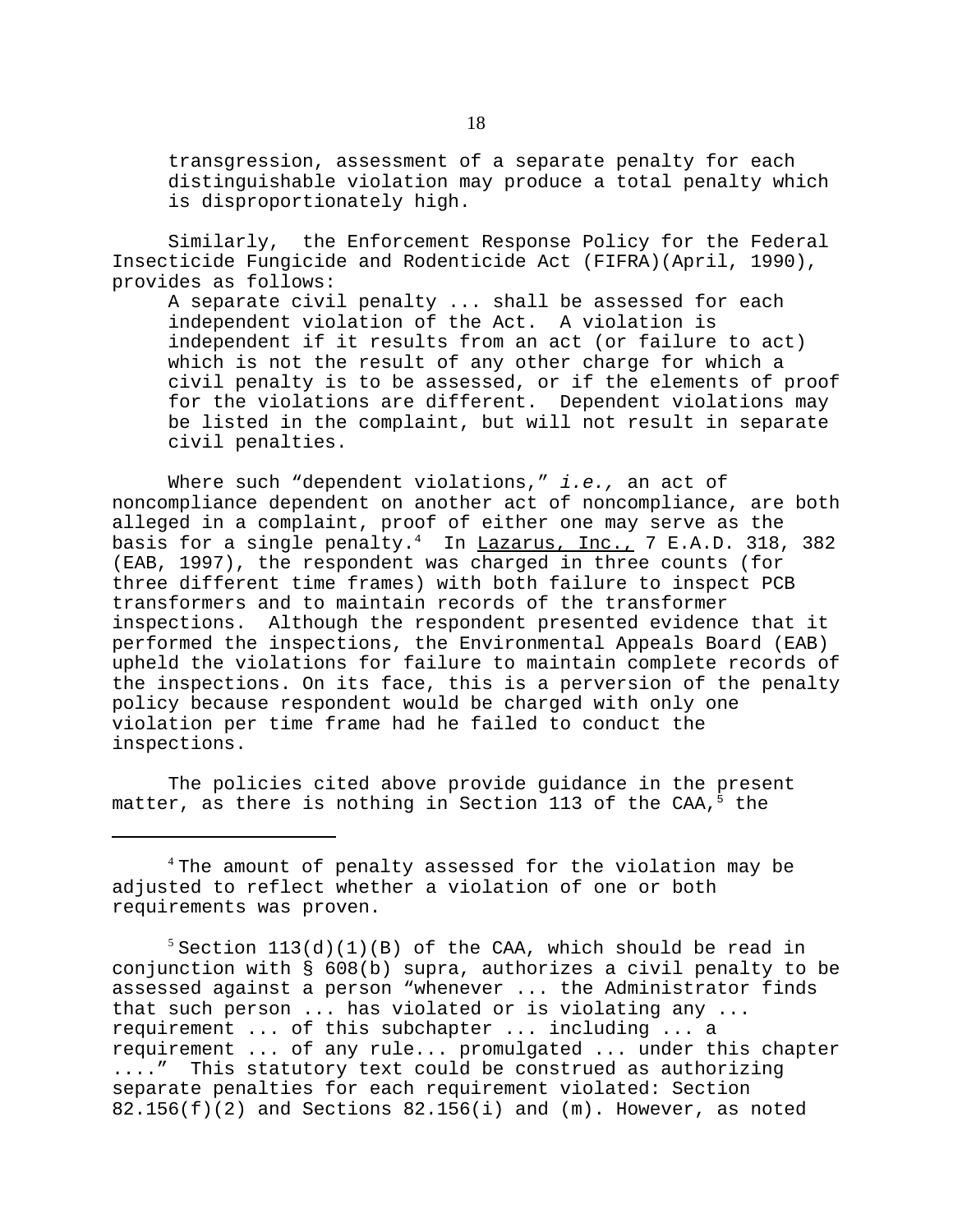applicable regulations, or the CAA Stationary Source Civil Penalty Policy to the contrary.<sup>6</sup> For the reason noted and applying such guidance, Respondent cannot be liable for separate violations of failure to verify refrigerant by obtaining verification documents, and failure to retain the documents.

A review of the regulation does not reveal any requirement to prepare or maintain documentation as to refrigerant recovery for each small appliance, or shipment thereof from which the refrigerant has been evacuated in accordance with § 82.156(f)(1). If Respondent had intended to recover refrigerant with its own refrigerant recovery equipment, in accordance with § 82.156(f)(1), but failed to do so, Respondent would be in violation of  $\S$  82.156(f)(1), but would have no duty to comply with, and thus could not be charged with a violation of,§§ 82.166(i) and (m). It is not logical to assess one penalty for a violation of § 82.156(f)(1), but two for violations of §§ 82.156(f)(2) and 82.166(i) and (m).

Consequently, Respondent cannot be charged with two separate violations of 40 C.F.R. § 82.156(f) and 40 C.F.R. §§ 82.166(i) and (m). Therefore, the allegations of Count II are merged with the allegations of Count I.

previously, it is reasonable to read § 608(b) in conjunction with § 113(d)(1)(B) and to regard the unit of violation as each appliance or the documentation (lack thereof) that it has been evacuated prior to disposal.

 $6$ The CAA Stationary Source Civil Penalty Policy (at 12-14) does not discuss dependent violations, but only refers generally to assessing separate penalties for separate violations.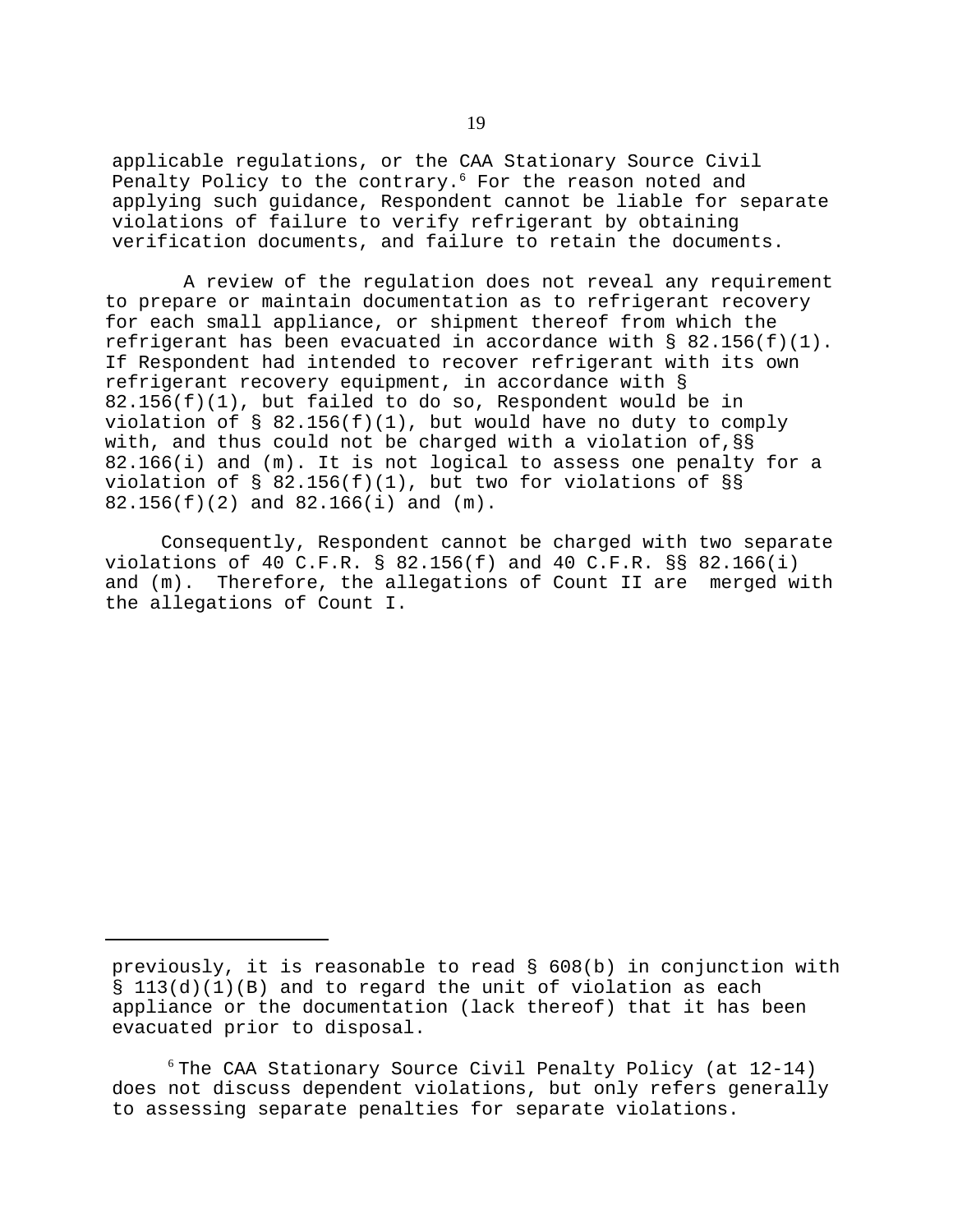## **III. COUNT III**

The Amended Complaint charges Respondent in Count III with failure to prepare and have at its facility a Spill Prevention, Control and Countermeasures (SPCC) Plan from at least July 1, 1996 to June 30, 2000, in violation of 40 C.F.R. § 112.3(b), and in violation of Section 311 of the CWA, 33 U.S.C. § 1321. Section  $311(j)(1)(C)$  of the CWA authorizes EPA to issue regulations "establishing procedures ... and other requirements for equipment to prevent discharges of oil ... from onshore facilities ... and to contain such discharges ...," and Section 311(b)(6) of the CWA provides for administrative penalty assessment against any owner, operator or person in charge of a facility who fails to comply with such regulation issued under subsection  $311(j)$ . The pertinent regulatory provision, 40 C.F.R. § 112.3(b), provides as follows:

Owners and operators of onshore ... facilities that become operational after the effective date of this part [January 10,1974] and that ... could reasonably be expected to discharge oil in harmful quantities, as defined in 40 CFR Part 110, into or upon the navigable waters of the United States or adjoining shorelines, shall prepare an SPCC Plan ... within six months after the date such facility begins operations.

In turn, Part 110 defines the discharge of oil in such quantities as may be harmful, as including those which "[v]iolate applicable water quality standards" or "[c]ause a film or sheen upon or discoloration of the surface of the water or adjoining shorelines or cause a sludge or emulsion to be deposited beneath the surface of the water or upon adjoining shorelines." 40 C.F.R. § 110.3. Facilities are exempt from the requirement of 40 C.F.R. § 112.3 if the "storage capacity, which is not buried, ... is 1320 gallons or less of oil, provided no single container has a capacity in excess of 660 gallons." 40 C.F.R. § 112.1(d)(2)(ii).

Also exempt are "[o]nshore ... facilities which, due to their location, could not reasonably be expected to discharge oil into or upon the navigable waters of the United States or adjoining shorelines." Such determination "shall be based solely upon a consideration of the geographical, locational aspects of the facility (such as proximity to navigable waters or adjoining shorelines, land contour, drainage, etc.) and shall exclude consideration of manmade features such as dikes, equipment or other structures which may serve to restrain, hinder, contain, or otherwise prevent a discharge of oil from reaching navigable waters ...."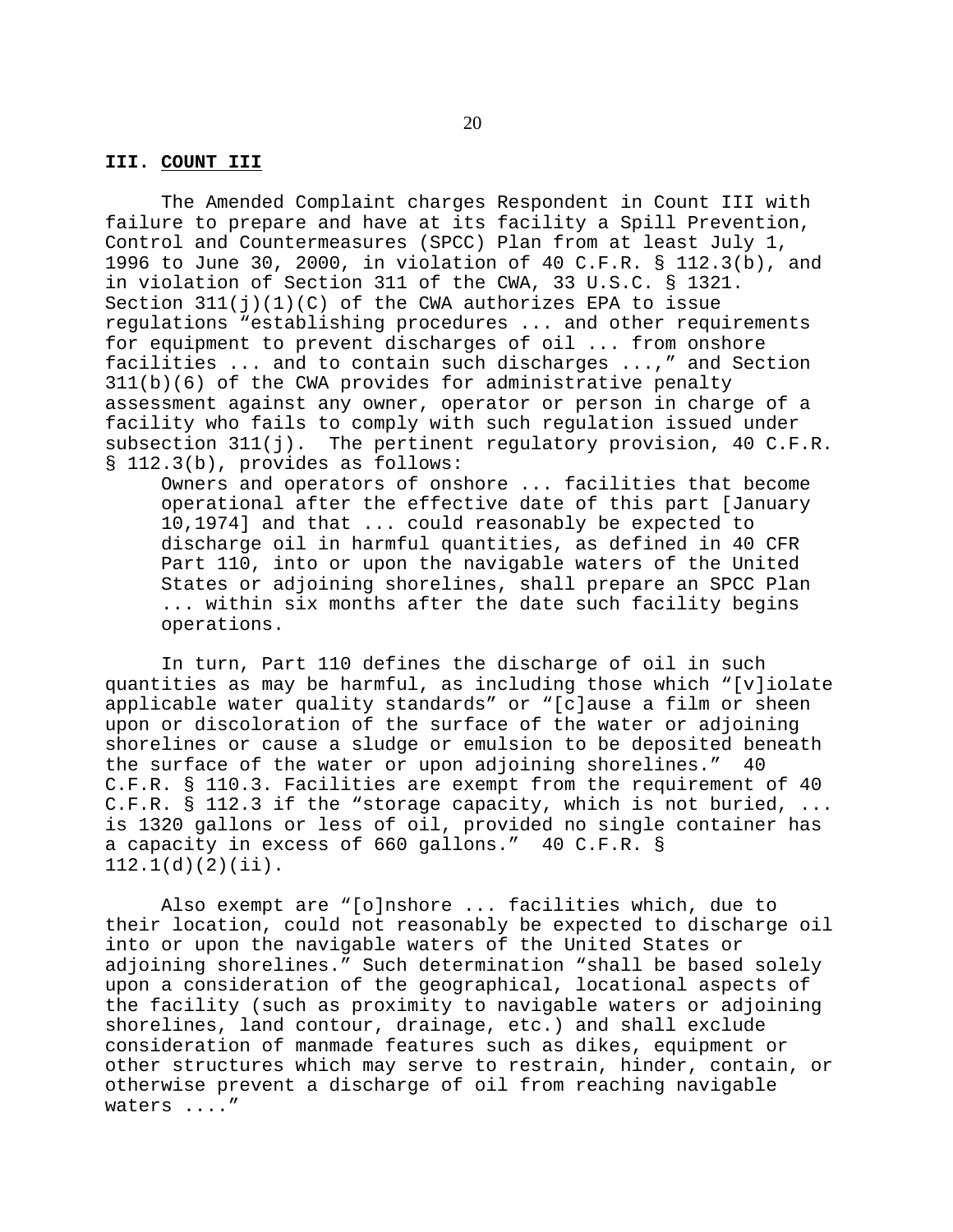Respondent admitted in its Answer (¶¶ 40, 41, 82) that since at least July 21, 1999, it had above ground storage tanks (ASTs) with a storage capacity of greater than 660 gallons of oil and a total above ground storage capacity of more than 1,320 gallons of oil. In addition, Respondent admitted that the 1,000 gallon capacity drum catch basin existed at its facility since at least December 31, 1995, and that the basin collected cutting oil from the drums. Answer ¶¶ 38, 47. Respondent also admitted in its Answer that from at least July 1, 1996 to June 30, 2000, it did not have an SPCC plan. Answer ¶ 86. Respondent prepared an SPCC plan on or about July 7, 2000. CX 5.

There is no question that Consumers is the owner or operator of an "onshore facility," which is defined in 40 C.F.R. § 112.2 as "any facility of any kind located in, on or under any land within the United States ... which is not a transportationrelated facility." Respondent's has owned and operated the facility since April 1983. Amended Complaint and Answer ¶ 21. The remaining question is whether Respondent's facility "could reasonably be expected to discharge oil in harmful quantities, as defined in 40 CFR Part 110, into or upon the navigable waters," considering geographical, locational aspects of the facility.

Consumers' SPCC plan states that Consumers used as much as 3,000 gallons of diesel fuel on a weekly basis. CX 5 p. 3. During an inspection of Respondents facility on July 21, 1999, the EPA inspector, Ross Powers, observed oil stains on the ground at the facility and water run-off patterns to the street and to the Detroit sewer system. CX 19 11 13, 15, 16. Respondent's facility is located within the water drainage district serviced by the City of Detroit combined sewer system. Amended Complaint and Answer ¶ 23; CX 5 p. 7. The topography of Respondent's facility slopes, and surface water runoff flows, from south to north, toward the storm water drains and city storm sewer located along West Chicago Road. Amended Complaint and Answer ¶¶ 42, 43; CX 19 ¶11. According to the EPA inspector, Consumers has a floor drain in its maintenance shop, and the area around the drain was heavily stained with oil, and was within twenty feet of three of Respondent's ASTs. CX 19 ¶¶ 9, 10 (Declaration of Ross Powers). There are four storm drains/sewers on the facility's property, and on the adjoining street, one city sewer which is within 30 feet of the Respondent's drum catch basin. Amended Complaint and Answer ¶¶ 25, 26; CX 6; CX 19 ¶¶ 11, 12, 13. Complainant alleged, and provided supporting evidence, that these drains connect to the City of Detroit combined sewer system, and that water from these drains may be directed to either the Detroit River via the City of Detroit Waste Water Treatment Plant or, under certain storm events, directly to Baby Creek and the Rouge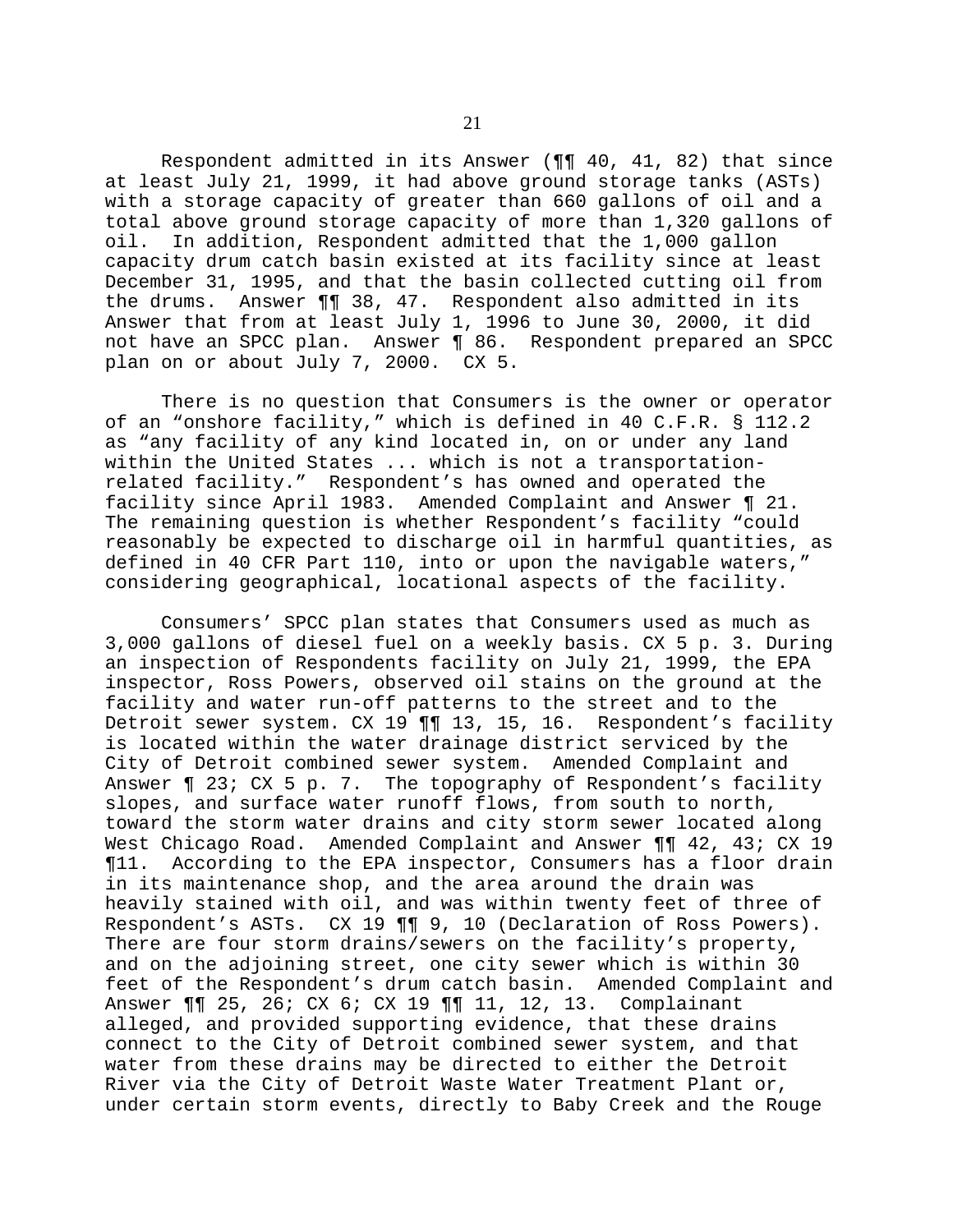River. Amended Complaint ¶¶ 27, 28, 29; CX 5 p. 6-7; CX 6; CX 19 ¶¶ 6, 14. The EPA inspector stated that as little as one pint of oil may cause a sheen or film on water. CX 19 ¶ 17. He also stated that Baby Creek is a tributary of the Rouge River, which is a tributary of the Detroit River, and stated facts, including recreational use, indicating that the latter rivers are navigable waters of the United States. CX 19 ¶ 18.

Complainant has supported with evidence its allegation (Amended Complaint ¶ 81) that due to its location, Respondent's facility could reasonably be expected to discharge oil in harmful quantities into or upon a navigable water of the United States. Respondent did not respond to Complainant's Motion for Accelerated Decision with respect to Respondent's liability for Count III. Accordingly, there are no genuine issues of material fact with respect to Respondent's liability for Count III, and Complainant is entitled to judgment as a matter of law that by failing to prepare an SPCC plan, Respondent violated 40 C.F.R. § 112.3(b) and Section 311 of the CWA.

## **IV. COUNTS IV and V**

The Amended Complaint charges Respondent in Count IV with failure, from June 1, 1999 to February 28, 2001, to submit to the Michigan Department of Environmental Quality (MDEQ) or EPA an EPA notification form (EPA Form 8700), or to have an EPA identification number, as required by Sections 299.9813(3) and (7) of the Michigan Administrative Code (MAC) and 40 C.F.R. § 279.51. Count V charges Respondent with failure to prepare a waste analysis plan as required by MAC § 299.9813(3) and (7) and and 40 C.F.R. § 279.55.

Pursuant to Section 3006 of RCRA, EPA may authorize a state to administer and enforce a hazardous waste program in lieu of the Federal hazardous waste program under RCRA. EPA authorized the State of Michigan's used oil management rules, at MAC §§ 299.9800 *et seq.* 63 Fed. Reg. 57912 (December 28, 1998). These rules became federally effective and enforceable on June 1, 1999. EPA may bring an enforcement action for violations of RCRA where the violation occurs in a state with a hazardous waste program authorized by EPA, pursuant to Section 3008(a)(2) of RCRA.

"Used oil" is defined in the regulations as "any oil that has been refined from crude oil, or any synthetic oil, that has been used and as a result of such use is contaminated by physical or chemical impurities." MAC § 299.9109(o); 40 C.F.R. § 279.1. Similarly, the term "used oil" is defined in RCRA § 1004(36) as: "any oil which has been – (A) refined from crude oil, (B) used,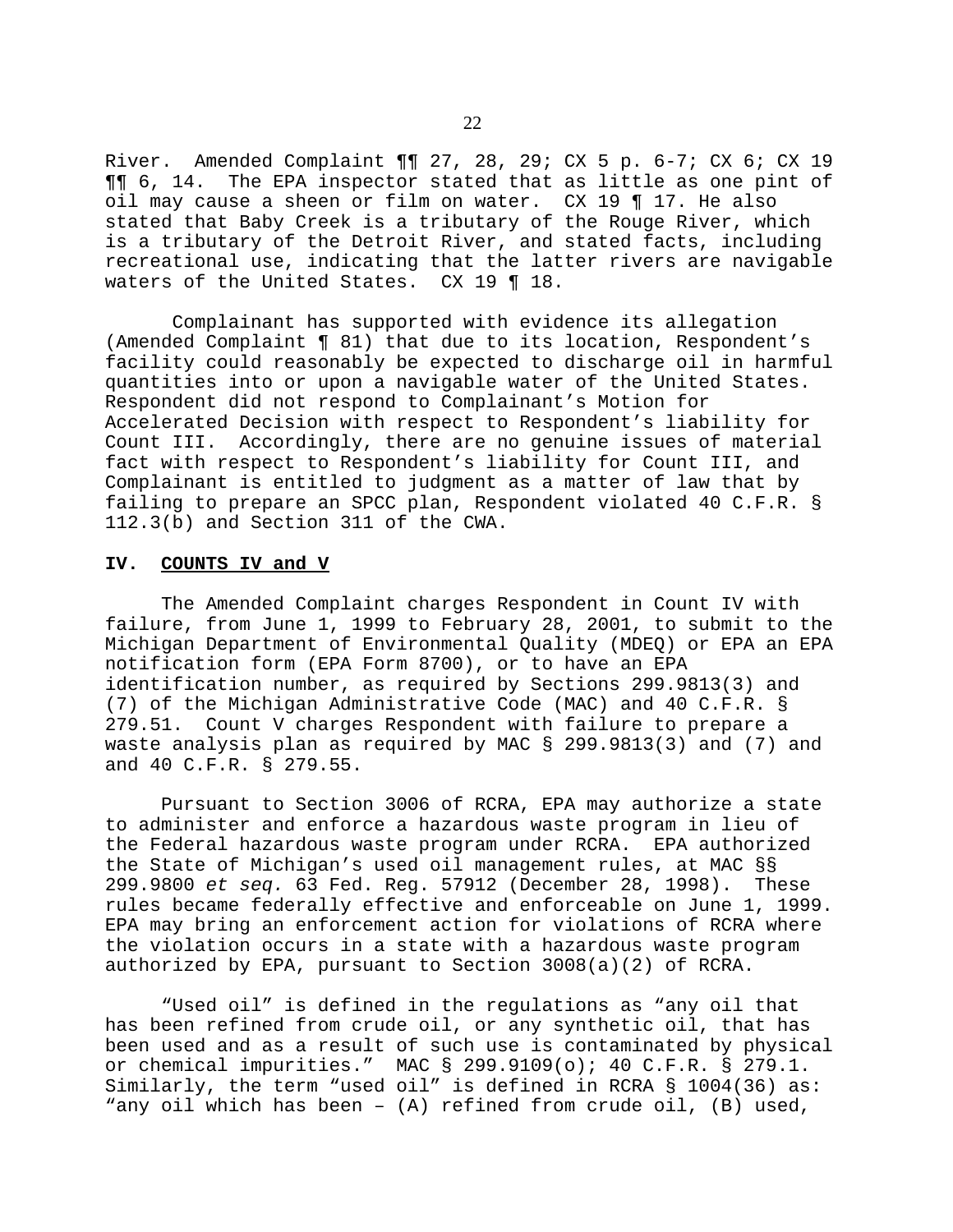and (C) as a result of such use, contaminated by physical or chemical impurities."

Sections 299.9813(3) and (7) of the MAC require a used oil processor to comply with 40 C.F.R. §§ 279.51 and 279.55, which provide as follows:

§ 279.51(a)

*Identification numbers*. Used oil processors and re-refiners who have not previously complied with the notification requirements of RCRA Section 3010 must comply with these requirements and obtain an EPA identification number. (b) *Mechanics of notification.* A used oil processor or rerefiner who has not received an EPA identification number may obtain one by notifying the Regional Administrator of their used oil activity by submitting either: (1) A completed EPA Form 8700-12 ...; or (2) a letter requesting an EPA identification number.

\* \* \* \* § 279.55

Owners and operators of used oil processing ... facilities must develop and follow a written waste analysis plan .... [and] must keep the plan at the facility.

The standards for used oil processors, set forth in MAC § 299.9813 and 40 C.F.R. Part 279 Subpart F, §§ 279.50-279.59, include the requirements for notification and a written waste analysis plan. The standards for used oil generators, set forth in MAC § 299.9810 and 40 C.F.R. Part 279 Subpart C, do not include those requirements. Therefore, EPA must establish that Respondent is a "used oil processor," and not merely a "generator" of used oil, to establish liability for Counts IV and V.

The applicable regulations define the term "processing" as follows:

chemical or physical operations designed to produce from used oil, or to make used oil more amenable for production of, fuel oils, lubricants, or other used oil-derived products. Processing includes, but is not limited to: blending used oil with virgin petroleum products, blending used oils to meet the fuel specification, filtration, simple distillation, chemical or physical separation and rerefining.

MAC § 299.9109(t); *see also*, 40 C.F.R. §§ 279.1, 279.50(a) (virtually the same text except the words "but is not limited to" are substituted for "all of the following"); MAC  $\S$  299.9109(z)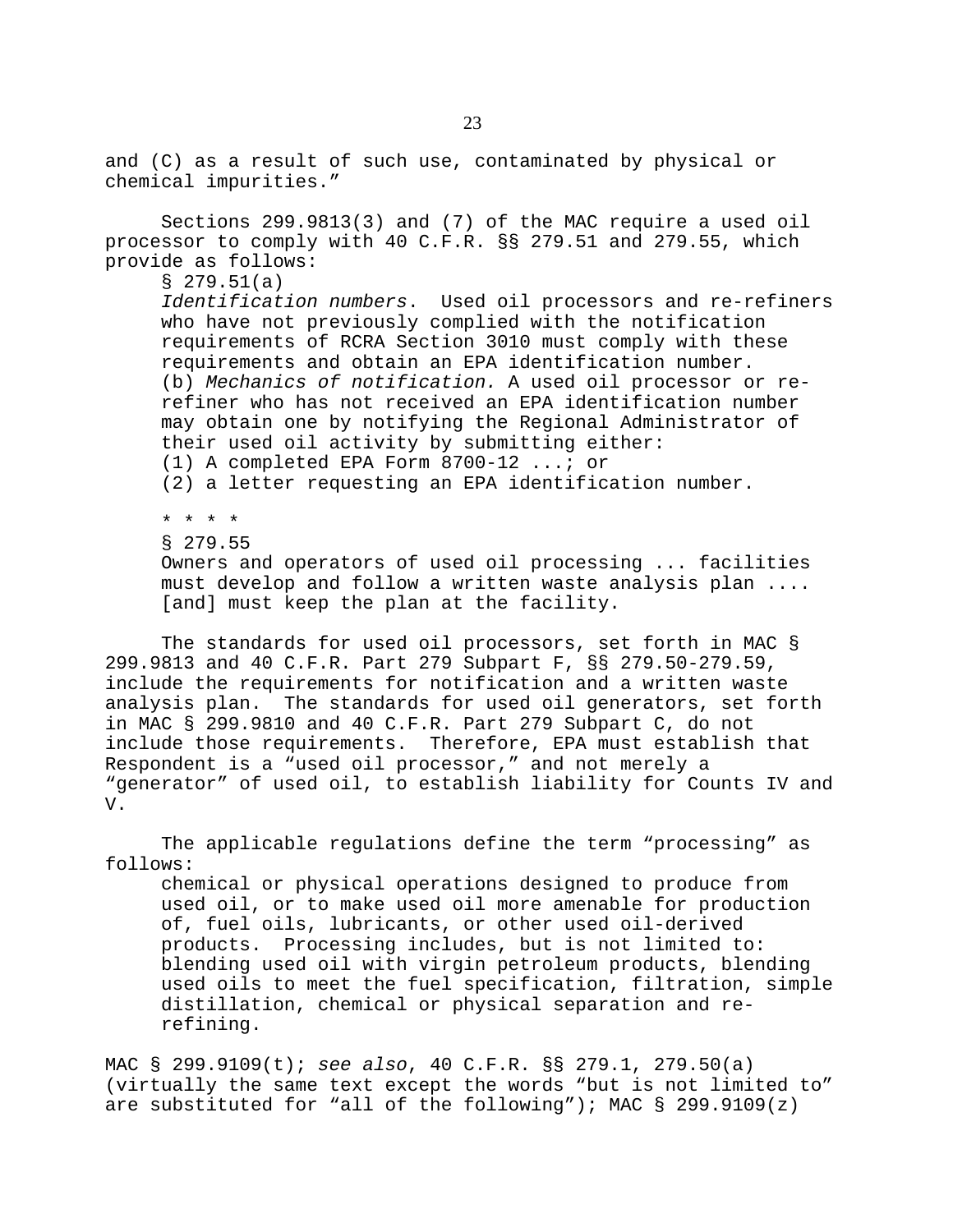(defines used oil processor/re-refiner as a facility that processes used oil).

The pleadings establish that the 1,000 gallon capacity drum catch basin was used to collect cutting oil from 55-gallon drums containing scrap metal received by Respondent, and that Respondent punched drainage holes in the drums and allowed the oil to empty into the catch basin. Amended Complaint and Answer ¶¶ 47, 49, 50, 51. The disputed issue is whether Respondent is a "used oil processor."

### **A. Arguments of the Parties**

Complainant asserts that the cutting oil drained from the 55-gallon drums is "used oil" based on the description, in Respondent's SPCC plan, of the oil collected in the drum catch basin as "used oil." CX 5 p. 4. Complainant submits the Declaration of Sue Rodenbeck Brauer, RCRA Regional Used Oil Expert, who states that EPA found in a study, published in the Federal Register, Vol. 56 No. 184 (September 23, 1991) that cutting oil, which is metalworking oil, "sometimes contained arsenic, barium, cadmium, chromium, lead, and benzo(b)fluoranthene." CX 20 ¶ 8.

Complainant asserts that Respondent is a "processor" of used oil on the basis that Respondent punched drainage holes in the 55-gallon drums and allowed the liquid contents, including cutting oil, to flow into the drum catch basin. Complainant says that "these are clearly a series of acts performed to effect the purpose of changing the physical state of the used oil" and "may also result in changing the chemical state of the used oil" and therefore constitute "chemical or physical operations involving used oil," within the regulatory definition of "processing." Complainant's Motion at 41.

Complainant argues that Respondent is not merely a "generator" of used oil, which is not subject to requirements of notification or a waste analysis plan. Complainant asserts that Respondent did not produce the used oil, and that Consumers' supplier - the entity from which Respondent received the drums of scrap metal -- was the person who first caused the used oil to be regulated. In support, Complainant presents an EPA memorandum, dated November 17, 1993, from Bruce R. Weddle, Acting Director of the EPA's Office of Solid Waste, which states that oil coated steel turnings would be regulated as used oil "if they were visibly dripping with used oil but not if all the used oil had been drained off," and that the machine shop which removed the oil from the steel turnings would be a used oil "generator." CX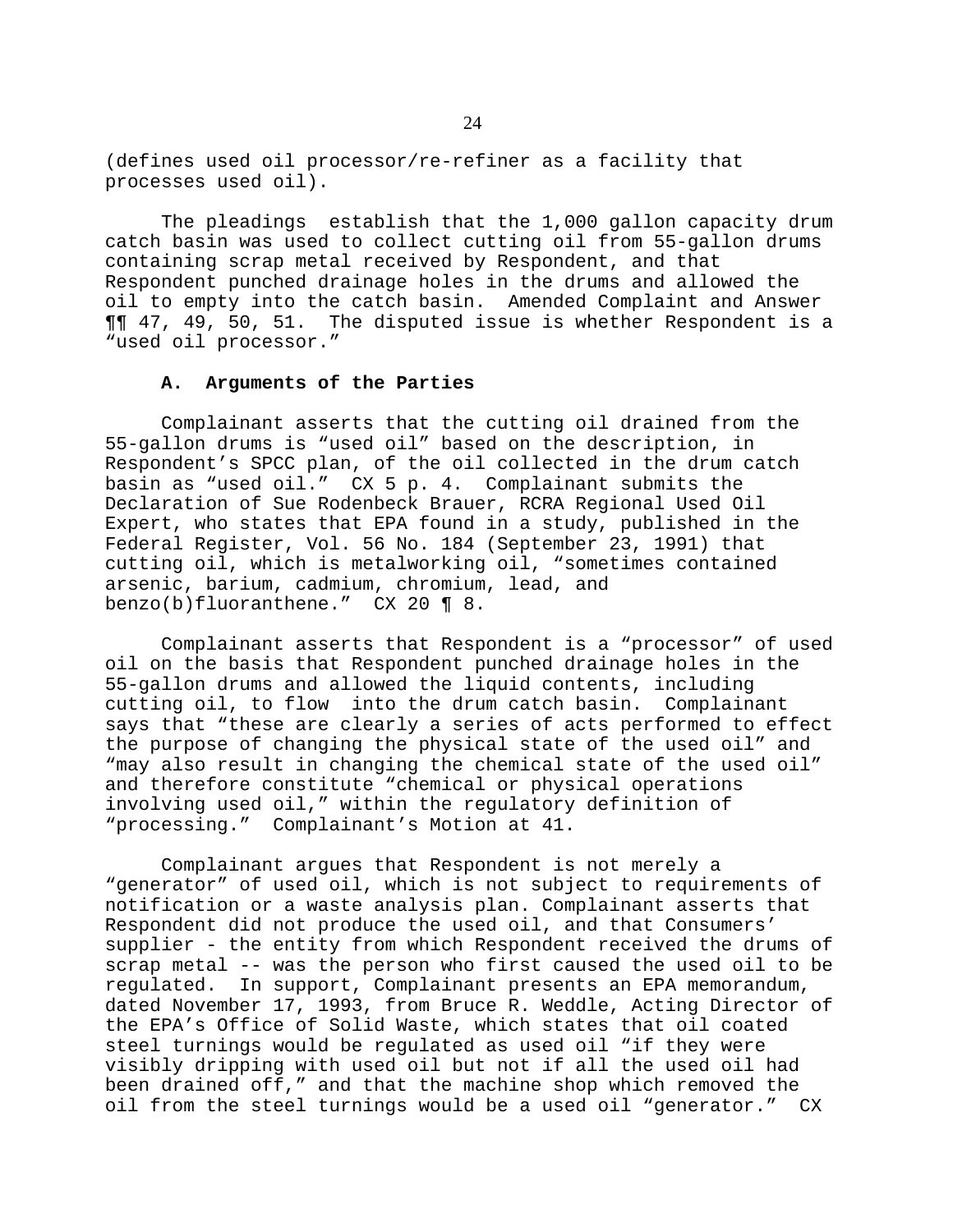15.

Respondent argues first that the oil contained on the metal chips in the 55-gallon drums was not "used oil." Respondent asserts that it received the metal chips in the 55-gallon drums, after the manufacturer of the metal chips had drained the chips of used oil, by spin drying. Respondent's Memorandum at 14. The amount of oil Respondent drained from any drum is ranges from one quart to one gallon. *Id.* at 15. Thus, Respondent contends that its activities are exempt in accordance with MAC § 299.9809(c) and 40 C.F.R.  $\S$  279.10(c)(1), which exempt "materials containing or otherwise contaminated with used oil from which the used oil has been properly drained or removed to the extent possible such that no visible signs of free-flowing oil remain in or on the material." *Id.* at 15.

Second, Respondent argues that it did not conduct any used oil processing activities. Respondent asserts that it merely drained any additional minimal amounts of residual oil from the metal chips, and that this act does not constitute "physical separation" of the oil, but merely separation of the oil from the metal chips. Further, Respondent argues, it does not filter the oil or change it to make it more amenable for future production. Respondent asserts that the oil processing was done by Safety-Kleen.

## **C. Discussion**

The parties do not dispute that the scrap metal in the 55 gallon drums "had residual coatings of certain types of cutting oils," that Respondent punched drainage holes in the drums and thereby separated the oil from the metal chips or turnings contained in the drums, which took from one hour to overnight. Complainant's Statement of Material Facts ¶¶ 84, 109, 111, 115; Amended Complaint and Answer ¶¶ 38, 49, 50, 51. According to Complainant's Regional Used Oil Expert, Ms. Brauer, the cutting oil drained from the drums at Consumers was "used oil," based on the fact that cutting oil is used to cool or lubricate a metalworking tool and the metal being worked. CX 20 ¶ 8. It is undisputed that Safety-Kleen removed the liquid from the drum catch basin, transported it to Safety-Kleen's facility and rerefined it to produce commercial and industrial products. Complainant's Statement of Material Facts ¶¶ 84, 109, 111, 115; Amended Complaint and Answer ¶¶ 52, 53.

Complainant has shown *prima facie* that the cutting oil drained from the 55-gallon drums fits the regulatory definition of "used oil." *See*, 57 Fed. Reg. 41566 (Sept. 10, 1992)(the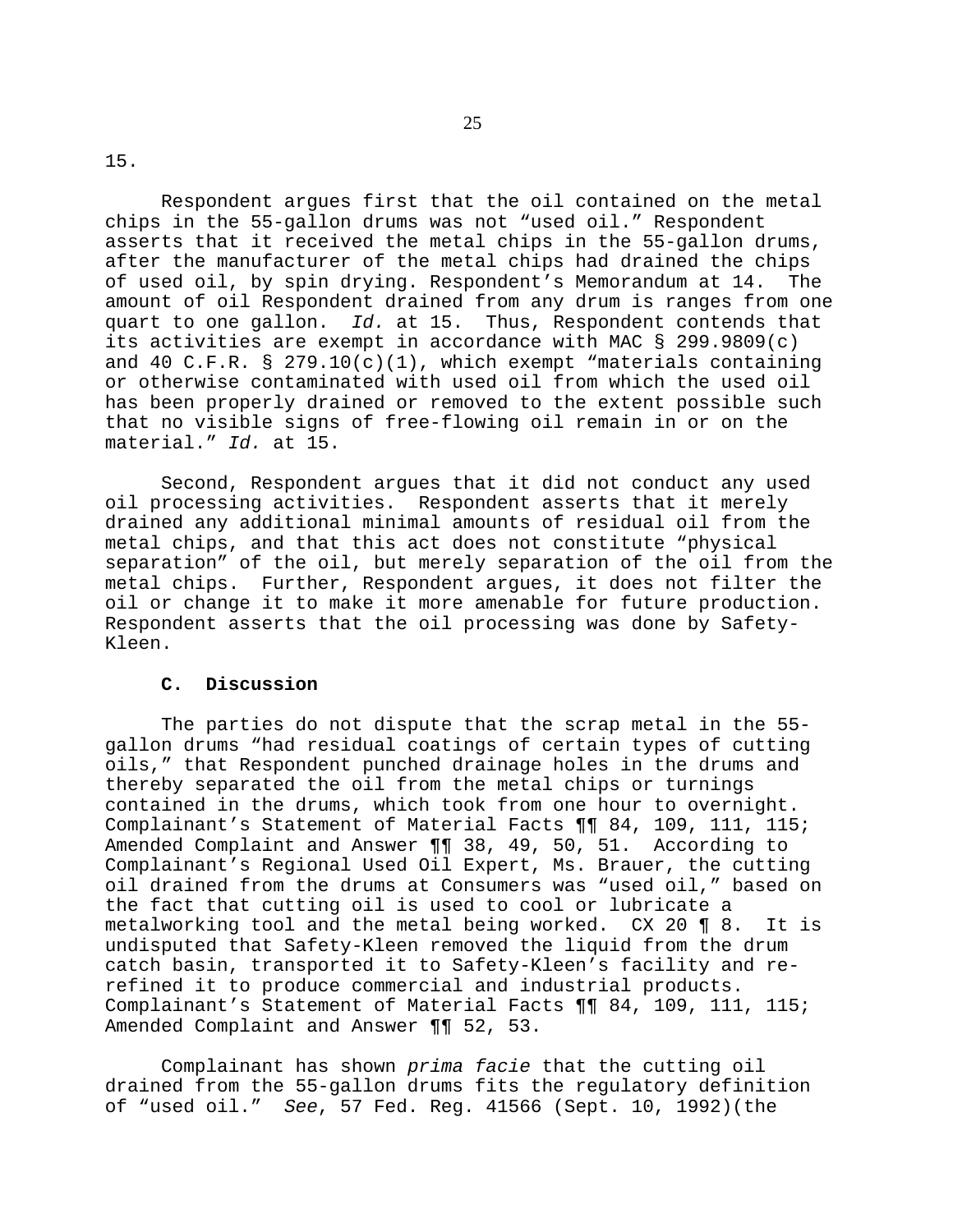definition of used oil "covers the majority of oils used as lubricants, coolants ... or for similar uses and are likely to get contaminated through use."). Respondent has not asserted any specific facts or provided any evidence that the oil drained from the drums does not meet the definition of used oil. Respondent's assertions that the drums had been initially drained of oil prior to receipt at its facility, and that Consumers drained only an additional quart to a gallon of oil from each drum, may exempt the contents of the drums as received by Consumers from the definition of "used oil," but does not exempt the oil drained by Consumers from the definition of "used oil." The exemption in the State regulation, MAC § 299.9809(2)(c), provides, in pertinent part:

The following materials are not subject to regulation as used oil...: (c) A material that contains, or is otherwise contaminated with, used oil if the used oil has been properly drained or removed to the extent possible so that visible signs of free-flowing oil do not remain in or on the material and the material is not burned for energy recovery.

Similarly, 40 C.F.R. § 279.10(c) provides in part as follows:

(1) ... materials containing or otherwise contaminated with used oil from which the used oil has been properly drained or removed to the extent possible such that no visible signs of free-flowing oil remain in or on the material: (i) Are not used oil and thus not subject to this part. \* \* \* \*

(3) Used oil drained or removed from materials containing or otherwise contaminated with used oil is subject to regulation as used oil under this part.

Thus, it is the material remaining after the oil has been drained which is exempt, not the drained oil itself.

The next question is whether Respondent was a "processor", or merely a "generator" of used oil.<sup>7</sup> The regulatory definition of "processing," and in particular, the listed example of "physical separation," could encompass the act of draining oil

 $7$  Complainant suggests in a footnote that Respondent "may be liable for non-compliance with the generator requirements ... if this Court determines that it was exclusively a generator of used oil." Complainant's Memorandum n. 19. Respondent is not charged with violating generator requirements in this proceeding, so any such non-compliance is not relevant to this Order.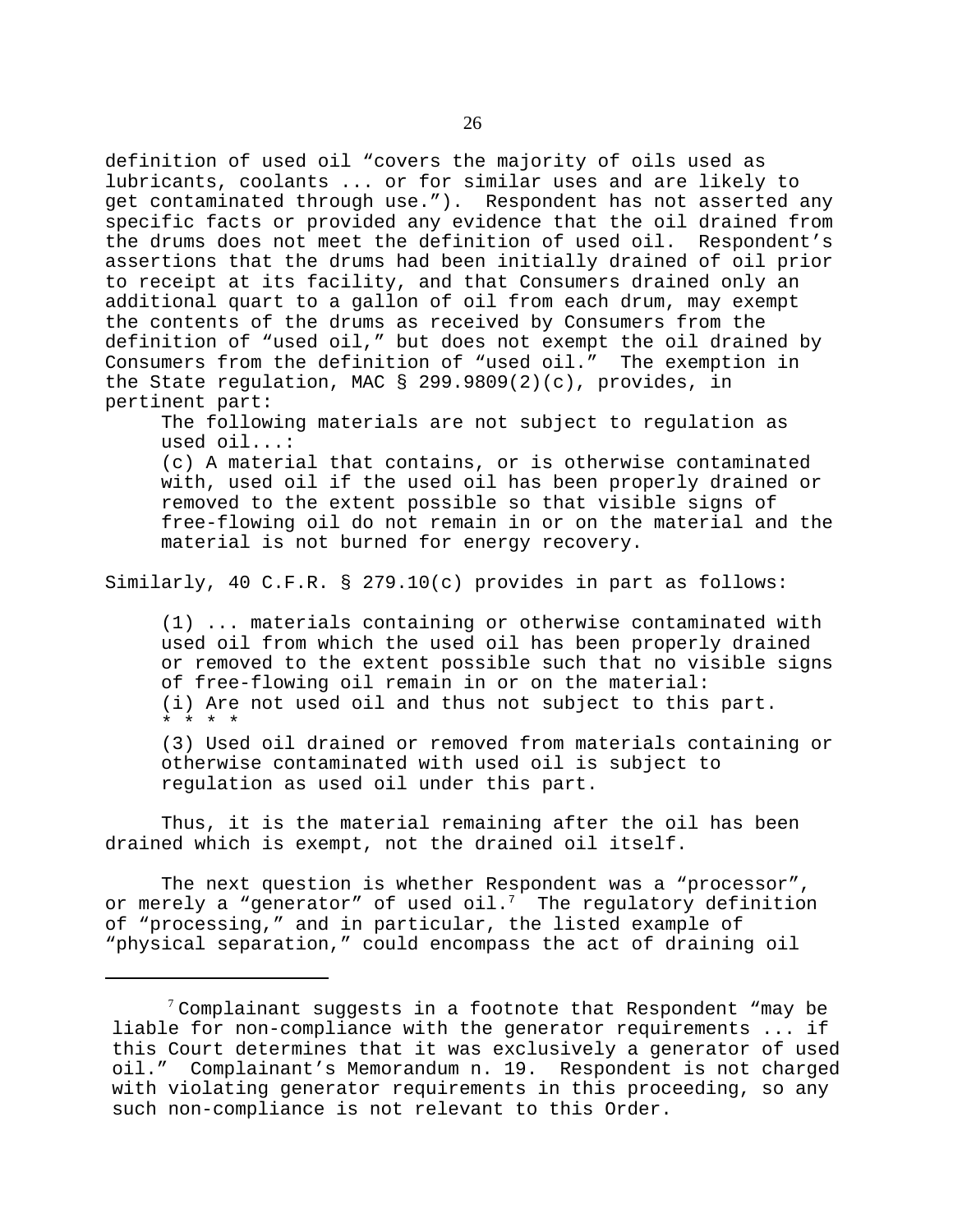from other materials. However, the term "draining" notably does not appear in the definition of "processing, but does appear in the regulatory provisions defining the scope of used oil generators *vis a vis* processors (MAC §§ 299.9109(x) and  $299.9813(c)$ ; 40 C.F.R. § 279.20), and defining the scope of used oil (MAC § 299.9809(2)(c) and 40 C.F.R. § 279.10(c)). As to the scope of used oil generators, the Federal regulations provides in pertinent part as follows:

### **§ 279.20 Applicability.**

(a) *General.* \*\*\*\* A used oil generator is any person, by site, whose act or process produces used oil or whose act first causes used oil to become subject to regulation. \* \* \* \*

- (b) *Other applicable provisions.*
- $(2)$   $(i)$  \* \* \* \*

(ii) Generators who perform the following activities are not processors provided that the used oil is generated on-site and is not being sent off-site to a burner of on- or off-specification used oil fuel. \* \* \* \*

(D) Draining or otherwise removing used oil from materials containing or otherwise contaminated with used oil in order to remove excessive oil to the extent possible pursuant to  $\S$  279.10(c); \* \* \* \*

Similarly, the State regulations provide, at Sections 299.9109(x) and 299.9813(c), in pertinent part:

```
R. 299.9109
* * * * 
(x) 'Used oil generator' means any person, by site, whose
act or process produces used oil or whose act first causes
the used oil to become subject to regulation.
* * * *
R. 299.9813
* * * *
(c) A used oil generator who performs any of the following
activities is not a processor if the used oil is generated
on-site and is not being sent off-site to a burner of
specification or off-specification used oil fuel:
* * * * 
(iv) Draining or otherwise removing used oil from materials
that contain, or are otherwise contaminated with, used oil
to remove excessive oil to the extent possible pursuant to
the provisions of R. 299.9809(2)(c).
```
In turn, MAC § 299.9809(2) provides, in part: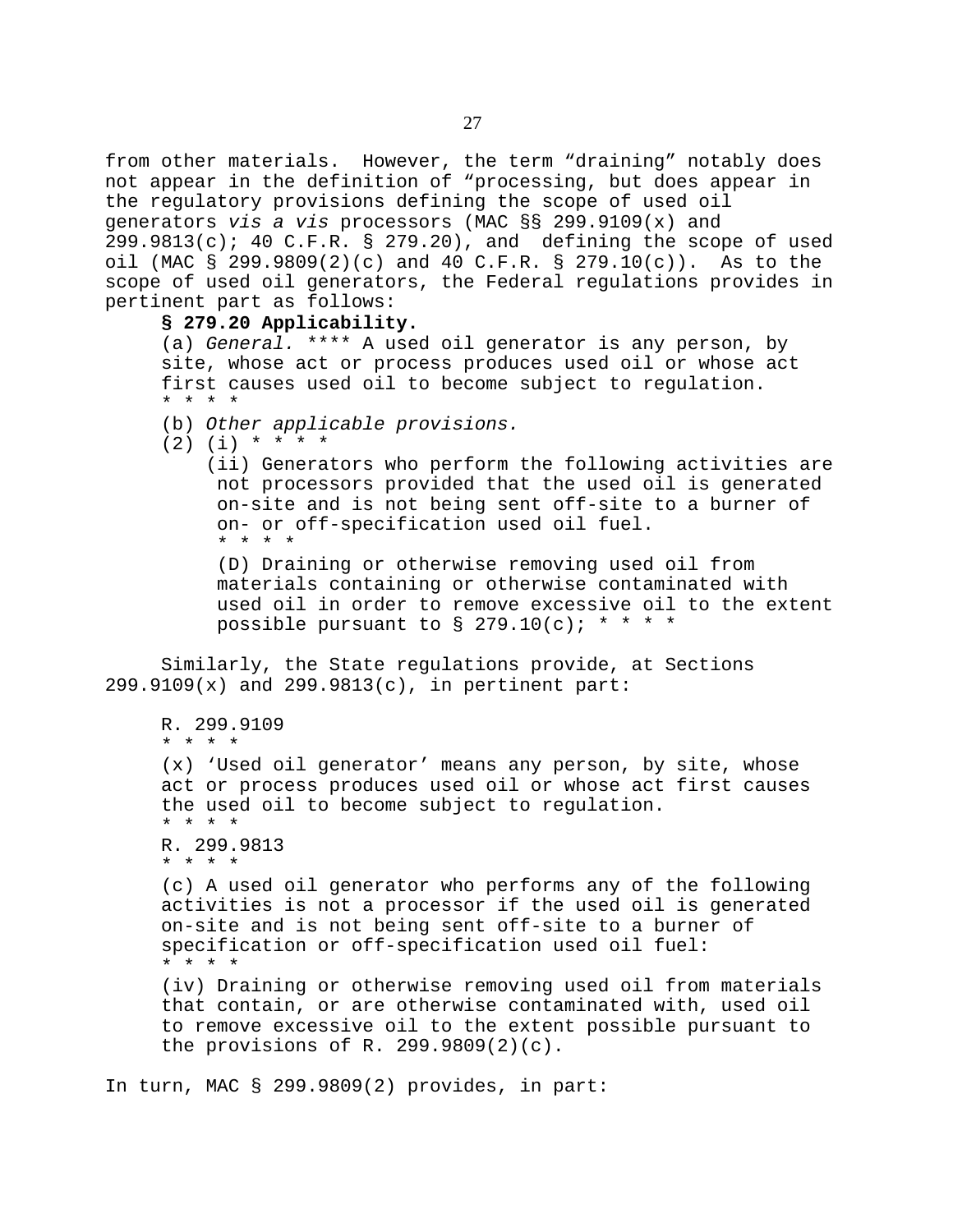(2) The following materials are not subject to regulation as used oil under the provisions of R. 299.9810 to R. 299.9816, but may be subject to regulation as hazardous waste ...: \* \* \* \* (c) A material that contains, or is otherwise contaminated

with, used oil if the used oil has been properly drained or removed to the extent possible so that visible signs of free-flowing oil do not remain in or on the material and the material is not burned for energy recovery.

Similarly, 40 C.F.R. § 279.10(c) provides as follows, in part:

(c) *Materials containing or otherwise contaminated with used oil.* (1) Except as provided in paragraph (c)(2) of this section, materials containing or otherwise contaminated with used oil from which the used oil has been properly drained or removed to the extent possible such that no visible signs of free-flowing oil remain in or on the material: (i) Are not used oil and thus not subject to this part \* \* \* \*

(3) Used oil drained or removed from materials containing or otherwise contaminated with used oil is subject to regulation as used oil under this part.

It may be presumed, from these explicit references to "drainage" in defining generators of used oil, that the neighboring definition of "processing," which has no reference to drainage, was intended to exclude drainage. Russello v. United States, 464 U.S. 16, 23 (1983)(Where Congress includes particular language in one section of a statute but omits it in another section of the same Act, it is generally presumed that Congress acts intentionally and purposely in the disparate inclusion or exclusion.") This presumption may be applied to the quoted Federal regulations as well to the quoted State regulations, which are based upon and closely resemble the Federal regulations.

Beyond a presumption, the regulations expressly distinguish a generator from a processor on the basis of draining used oil if: (1) it is generated on-site, (2) it is not sent off-site for burning, (3) it is being separated from other materials for the purpose of removing excessive oil (*i.e.*, visible signs of freeflowing oil), and (4) the other materials are not burned for energy recovery. The undisputed facts of this case establish that at least criteria  $(2)$ ,  $(3)$  and  $(4)$  are met. The first criterion requires further analysis.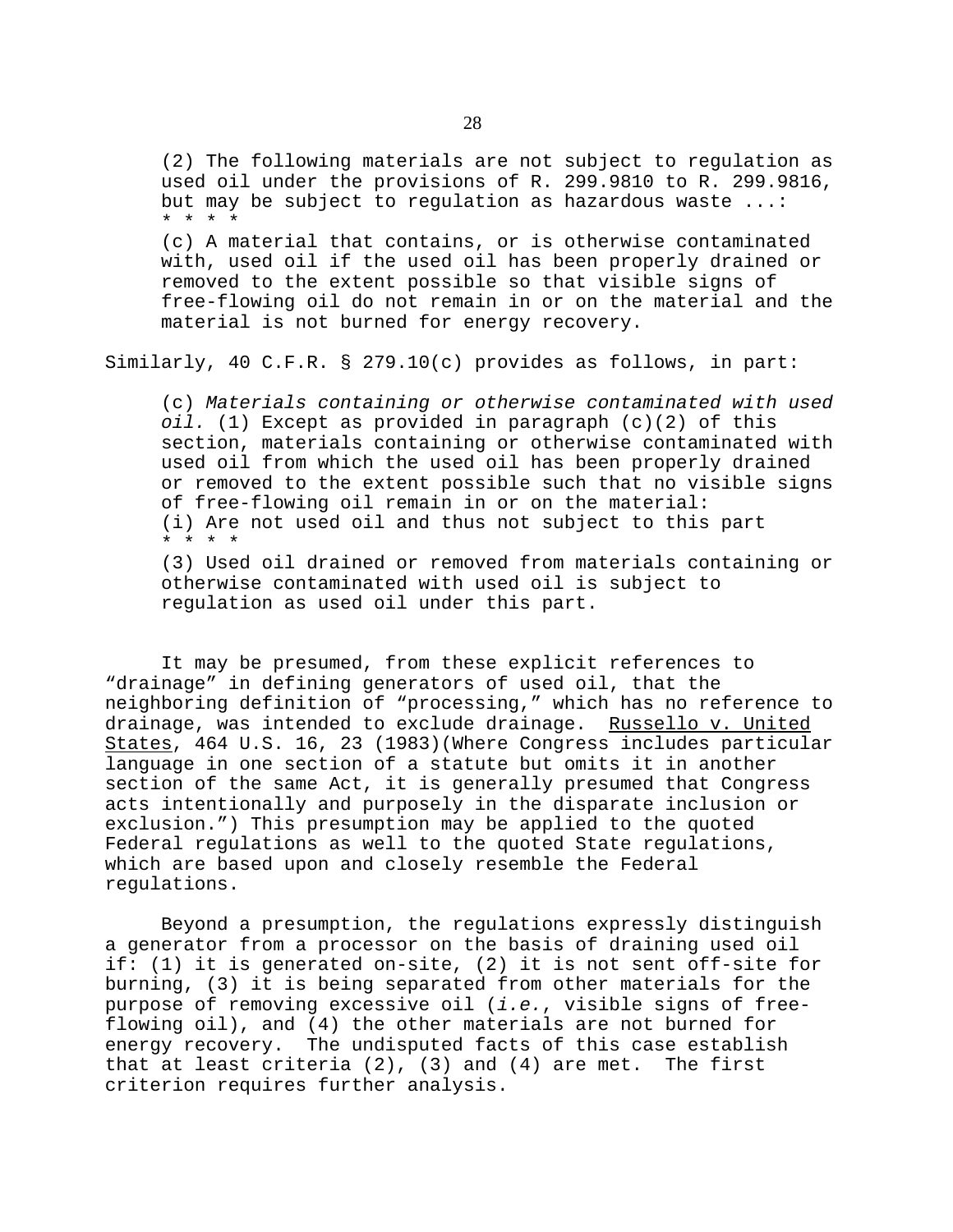In the Preamble to the March 4, 1994 amendments to 40 C.F.R. Part 279, EPA has expressed clearly and in detail its intent to distinguish generators who merely drain used oil, from processors of used oil:

Since the promulgation of the September 10, 1992 Used Oil Management Standards [40 C.F.R. Part 279], a number of parties have raised concerns regarding the definition of used oil processor and the types of activities that are covered by that definition. The commenters are concerned that a broad construction of the term processor inappropriately includes a number of very basic on-site generator activities that the Agency did not intend to regulate under the used oil processor standards \* \* \* . EPA agrees that activities such as these, when performed by the generator, were not intended to be covered under the used oil processor standards because used oil processing is not their primary purpose, as explained below in greater detail. In fact, too broad an interpretation of the processor definition may discourage environmentally beneficial recycling and waste minimization activities by imposing an unwarranted regulatory burden on owners and operators that EPA did not intend to regulate as used oil processors.

Therefore, today's rule revises the used oil management regulations to clarify the Agency's intent regarding the definition of a used oil processor by specifying those onsite maintenance, filtering, and separation activities that are not, and were not intended to be subject to the used oil processing standards. Under today's rule, generators who only handle used oil in a manner specified under § 279.20(b)(2)(ii) are not processors provided that the used oil is generated on-site and is not being sent directly offsite to a burner of on- or off-specification used oil fuel.\* \* \* \*

Activities that EPA did not intend to include under the definition of used oil processor are described below. **EPA does not believe that the activities identified in § 279.20(b)(2)(ii) should be subject to the used oil processor standards because used oil processing is not the primary purpose of these activities** i.e., the primary purpose of these activities is not to produce [a product or item] from used oil or to make it more amenable for the production of used oil derived products, and the Agency does not expect that these limited activities will pose the same kinds of environmental problems that may occur at processor facilities. Instead, in these cases, the act of mixing,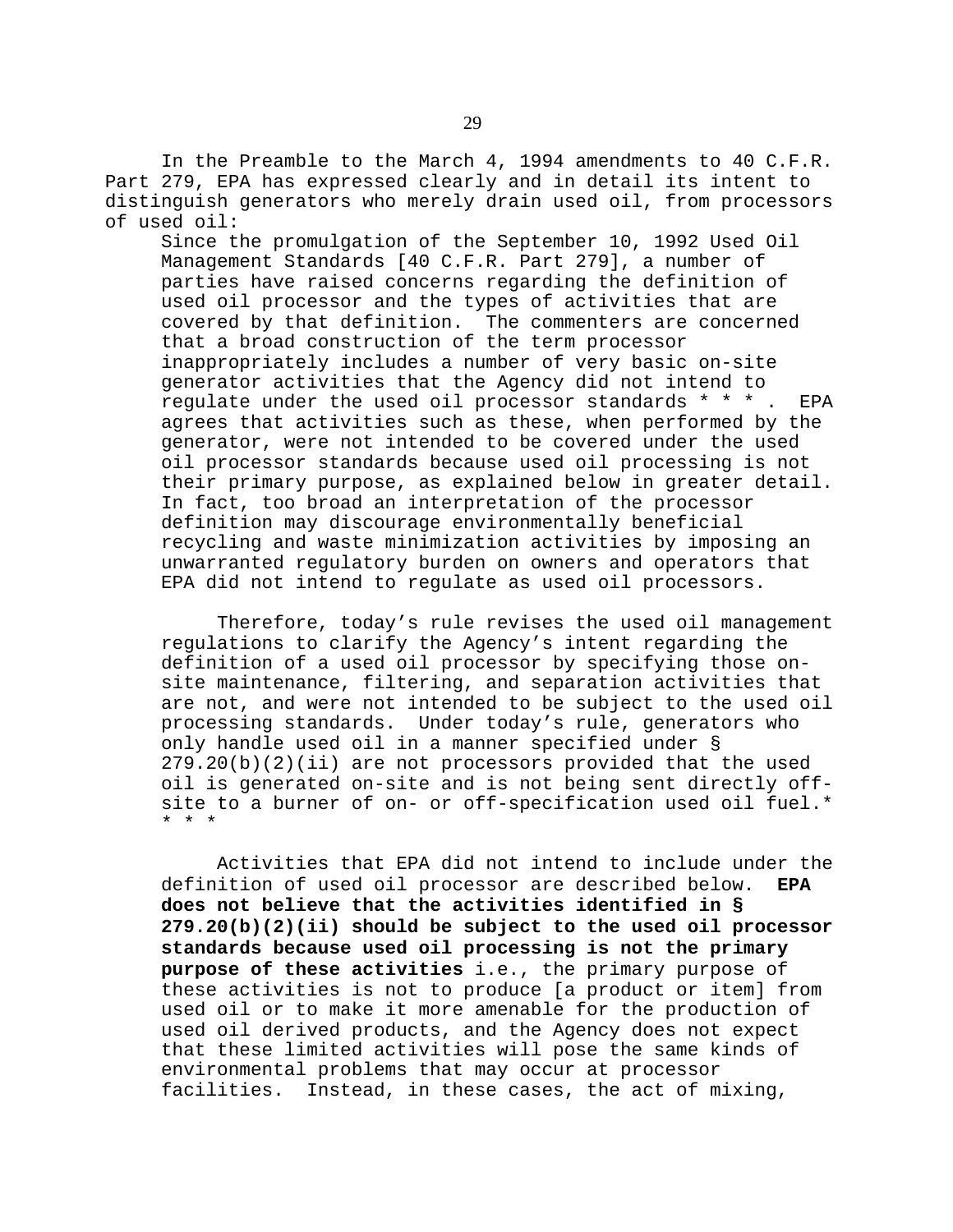filtering, separating, **draining** etc., **used oil by the generator constitutes a basic step that is incidental or ancillary to a primary activity which is distinct from used oil processing**. \* \* \* \*

Today's rule clarifies that the Agency does not consider the removal of used oil from materials containing or contaminated with used oil in order to remove excess oil in accordance with  $\S$  279.10(c) to be used oil processing. The production of used oil derived products is clearly not the primary reason for removing used oil from materials containing or contaminated with used oil. Instead, **the activity is conducted primarily to clean the materials** (**e.g.**, machine tools, **scrap metal**, etc.) **prior to** reuse, **recycling**, or disposal **and is therefore not subject to the used oil processing standards** as clarified by today's rule. However, in removing the used oil from the materials, the owner or operator becomes a used oil generator subject to the Part C used oil generator standards.

59 Fed. Reg. 10550, 10555-10557 (March 4, 1994)(footnote omitted, emphasis added). Thus, EPA distinguishes generators from processors on the basis of the primary purpose of their activities. The undisputed facts show that Respondent removed oil from the scrap metal for the primary purpose of cleaning the metal prior to recycling it. Furthermore, the recycling of scrap metal is clearly an "environmentally beneficial recycling and waste minimization activit[y]," which EPA did not intend to discourage by subjecting it to the regulation of a used oil processor.

The remaining question is whether the used oil was generated on-site, that is, whether Respondent produced used oil or whether its act of draining of used oil from the scrap metal contained in the drums is an act which "first causes the used oil to become subject to regulation." MAC  $\S$  299.9109(x); 40 C.F.R.  $\S$  279.1. From the uncontested fact that there was merely "residual" cutting oil on the metal chips, and the uncontested length of time elapsed in draining the oil from the chips, it may be inferred that there were no visible signs of free-flowing oil remaining in or on the metal chips, and thus the metal chips as received by Respondent were not "used oil" under MAC § 299.9809(2)(c) and 40 C.F.R. § 279.10(c). In that case, the used oil drained from the drums was first generated on-site at Consumer's facility.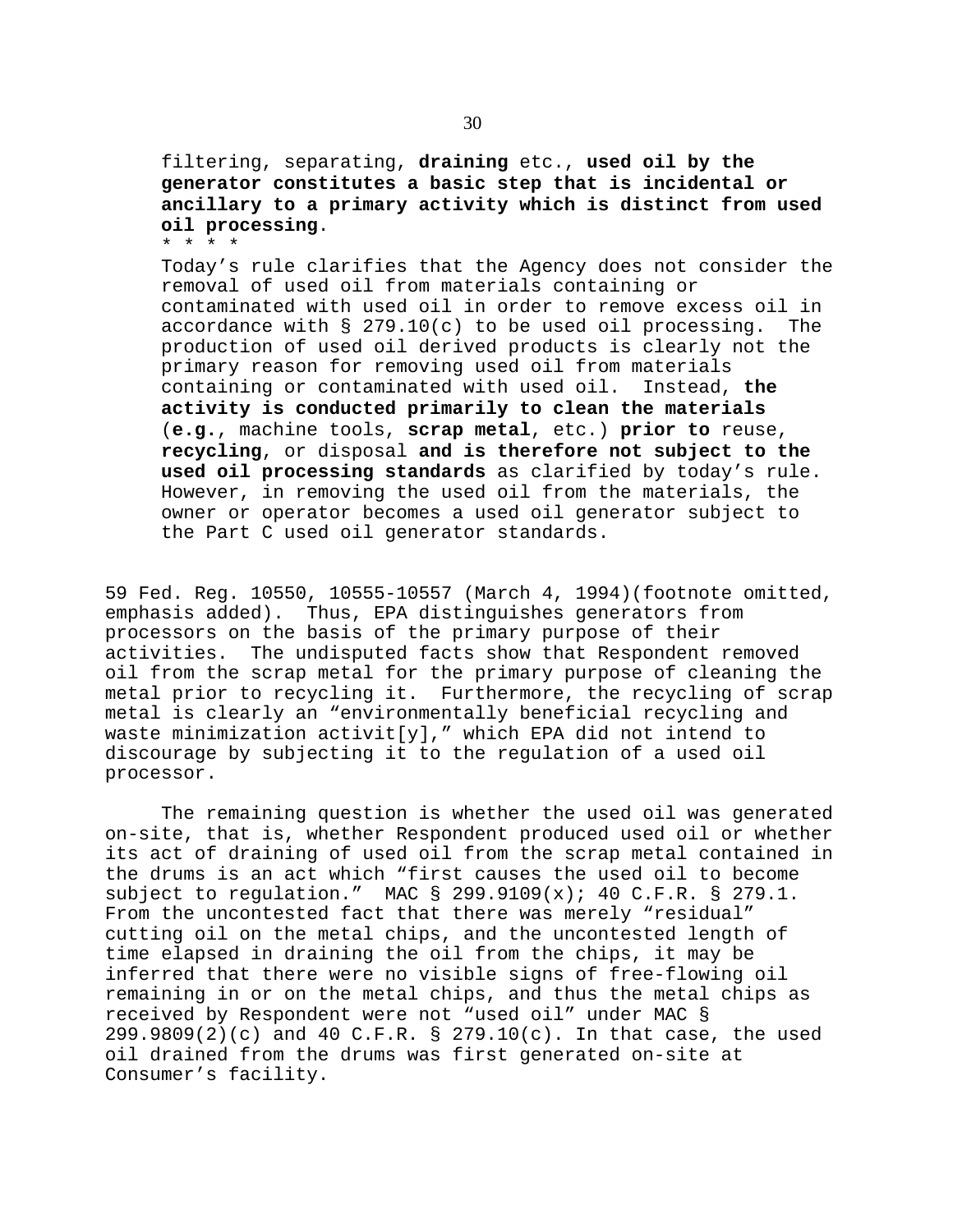Complainant's Regional Used Oil Expert states, however, based on her experience and review of documents in this matter, that the supplier did not remove used oil to an extent that no visible signs of free-flowing oil remained in or on the metal chips, because free-flowing liquid in the drums still drained out by the force of gravity at Respondent's facility. CX 20 ¶ 4.D. She states that Consumers was not the used oil generator because its supplier was the generator, indicating that the supplier was the person whose act produced used oil or first caused it to become subject to regulation, thus Consumers cannot also have done so. She acknowledges the possibility of a single used oil waste stream being handled by multiple processors, but appears not to recognize the possibility of multiple generators handling the same used oil. $8$  CX 20 ¶ 7.

Complainant has pointed to no authority, nor do the applicable regulations suggest, that there can be only one generator of a particular used oil. An examination of EPA's interpretation of "generator" indicates that there can be more than one generator of a particular regulated substance. The definition of "used oil generator" is based upon the general definition of "generator" in 40 C.F.R. § 260.10 ("any person, by site, whose act or process produces hazardous waste ... or whose act first causes a hazardous waste to become subject to regulation"). In promulgating this definition, EPA provided a very broad interpretation of that term in the following Preamble discussion:

This definition [of generator] suggests that the operator of a manufacturing process unit or a product or raw material storage tank, transport vehicle or vessel is a generator of a hazardous waste because it is his "act" of storage or transportation or his "process" of manufacturing that produces the hazardous waste. In the case of storage or transportation, the act of holding the product or raw material enables settling of heavy fractions of material to create hazardous waste sludges or sediments and enables hazardous waste residues to adhere to the tank. In the case of manufacturing processes, the process of manufacturing produces the hazardous wastes.

The owner of the product or raw material being stored or transported and the owner of the materials being

 $8$  Complainant, however, appears to acknowledge that Respondent may be a used oil generator, in its suggestion that Respondent may be both a processor and a generator. Complainant's Memorandum n. 19.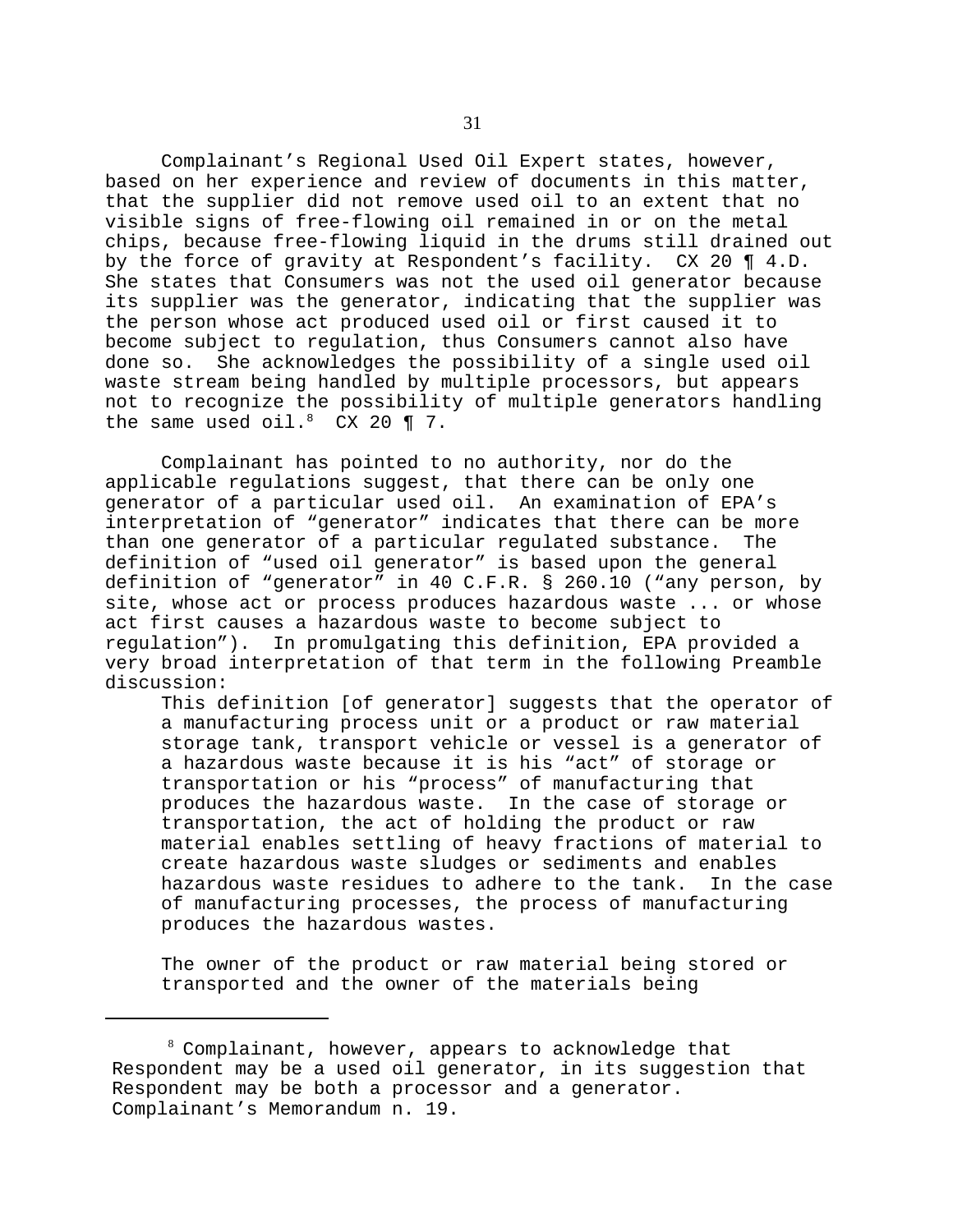manufactured also fit the definition of "generator" of the hazardous waste because their "acts" cause the product or material to be stored, transported or manufactured which leads to the generation of the hazardous wastes. Additionally, it is constituents in their product or material that "produce" a hazardous waste.

The definition of generator ... also fits the person removing the hazardous waste from a manufacturing process unit or a product or raw material storage tank, transport vehicle or vessel. Although often it is not his "act or process" that produces the hazardous waste, it is his act that causes the hazardous waste to become subject to regulation ....

The definition of generator, depending on the particular factual situation, can include all of the parties discussed above. Both the operator of a manufacturing process unit, or a product or raw material storage tank, transport vehicle or vessel, and the owner of the product or raw material act jointly to produce the hazardous waste generated therein, and the person who removes the hazardous waste from a tank, vehicle, vessel, or manufacturing process unit subjects it to regulation. All three parties are involved and EPA believes that all three (and any others who fit the definition of "generator") have the responsibilities of a generator.

Because all three parties contribute to the generation of a hazardous waste and because none of the parties stands out in all cases as the predominant contributor, the Agency has concluded that the three parties should be jointly and severally liable as generators.

45 Fed. Reg. 72024, 72026 (October 30, 1980). This interpretation of the definition of "generator" is instructive in interpreting the similarly-worded definitions of "used oil generator" in the Federal and Michigan used oil regulations. There is nothing inconsistent with the foregoing interpretation in the Preamble discussion of the definition of "used oil generator." *See*, 57 Fed. Reg. 41566 (Sept. 10, 1992). Moreover, the Preamble to the 1994 amendments supports that interpretation, by classifying the cleaning of scrap metal prior to recycling as the generation of used oil rather than as processing. 59 Fed. Reg. at 10557. It may safely be assumed that in general, scrap metal recyclers clean the metal – thus generating used oil -- and receive their used-oil contaminated scrap metal from other persons – thus from other generators.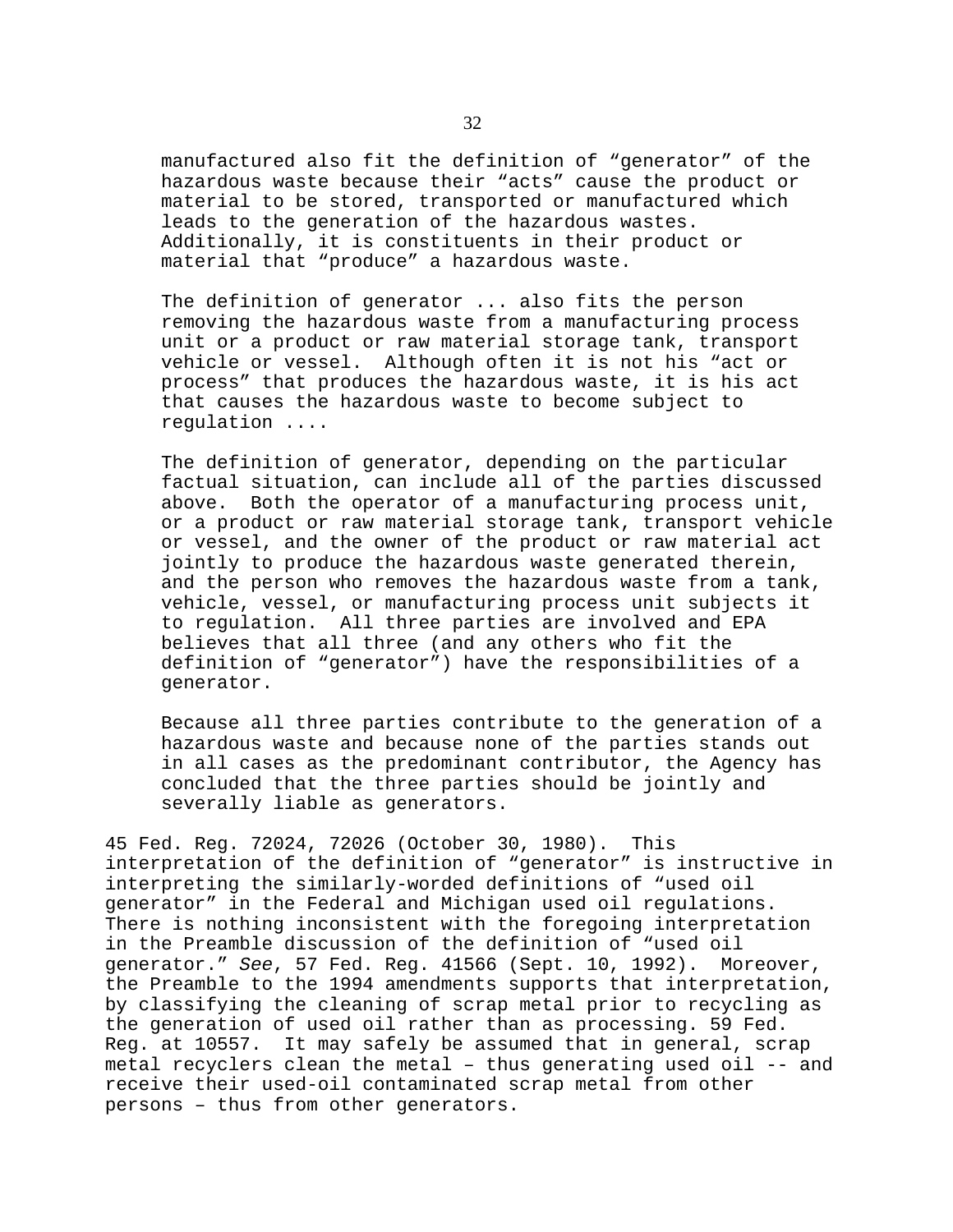Thus, if the scrap metal were subject to regulation as "used oil" when received by Respondent, then both the suppliers of scrap metal to Consumers' facility, and Consumers, contributed to the generation of the used oil, and are both generators of used oil. Therefore the issue as to whether the supplier of the scrap metal was a used oil generator is not material to the issue of Respondent's liability for Counts IV and V.

It is concluded that there are no genuine issues of material fact as to Respondent's liability for Counts IV and V, and that Respondent is entitled to judgment as a matter of law that it is not a "used oil processor" under applicable regulations and consequently that Respondent is not liable for the violations alleged in Counts IV and V. Accordingly, those counts will be dismissed with prejudice.

### ORDER

1. Complainant's Motion for Accelerated Decision and Respondent's Motion for Partial Accelerated Decision are **DENIED**, **as to Count I**.

2. The allegations of Count II are merged with Count I.

3. Complainant's Motion for Accelerated Decision is **GRANTED as to Respondent's liability for Count III.** The issue of the penalty to assess for Count III is reserved for further proceedings.

4. As to the issue of Respondent's liability for Counts IV and V, Respondent's Motion for Partial Accelerated Decision is **GRANTED**, and Complainant's Motion for Accelerated Decision is **DENIED.** Counts IV and V are **DISMISSED with prejudice.9** 

Dated this \_\_\_\_\_\_\_\_\_\_\_\_\_\_\_\_\_ day of April, 2002.

Spencer T. Nissen Administrative Law Judge

\_\_\_\_\_\_\_\_\_\_\_\_\_\_\_\_\_\_\_\_\_\_\_\_\_\_\_\_\_\_\_\_\_\_

 $^{9}$ Although Consumers has had ample time in which to retain substitute counsel, I have not received a notice of appearance and am unaware whether Consumers has done so.. In any event, I intend to be in telephonic contact with the parties in the near future for the purpose of rescheduling the long-delayed hearing in this matter.